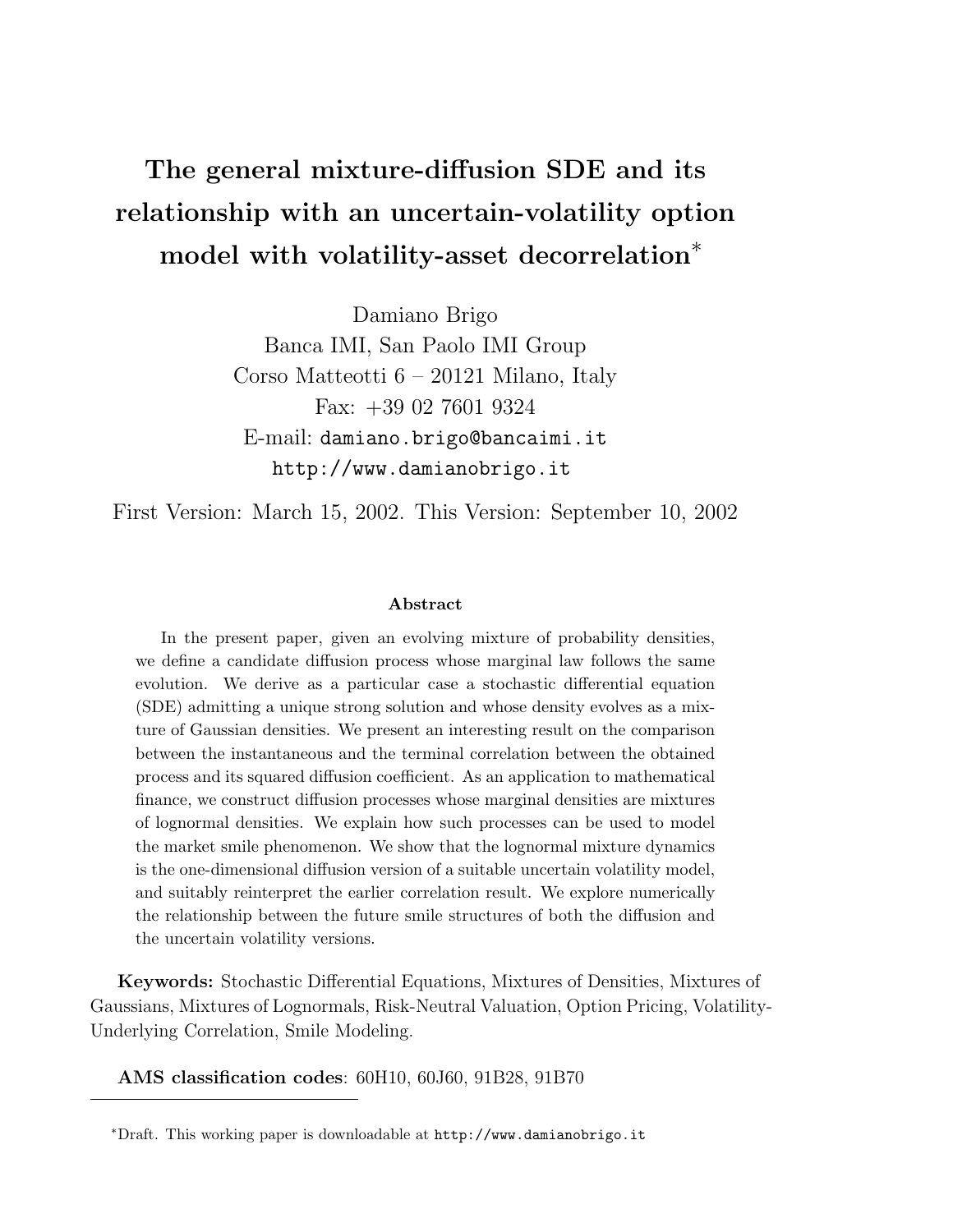# Contents

| 1 Introduction: SDEs and mixtures                                  |                                                            |      |  |  |  |  |  |
|--------------------------------------------------------------------|------------------------------------------------------------|------|--|--|--|--|--|
| Diffusions whose densities follow mixtures of normal distributions |                                                            |      |  |  |  |  |  |
| The smile phenomenon in option pricing<br>3                        |                                                            |      |  |  |  |  |  |
|                                                                    | 3.1 The smile problem and market implied distributions     | 8    |  |  |  |  |  |
|                                                                    | 3.2 Local and stochastic volatility models 11              |      |  |  |  |  |  |
|                                                                    | 3.3 Local volatility lognormal mixture diffusion dynamics  | - 12 |  |  |  |  |  |
|                                                                    | 3.4 Uncertain volatility geometric Brownian motion         | 15   |  |  |  |  |  |
|                                                                    | 3.5 Evolution of the volatility smile in the two models 17 |      |  |  |  |  |  |
|                                                                    | 4 Conclusions and further research                         | 19   |  |  |  |  |  |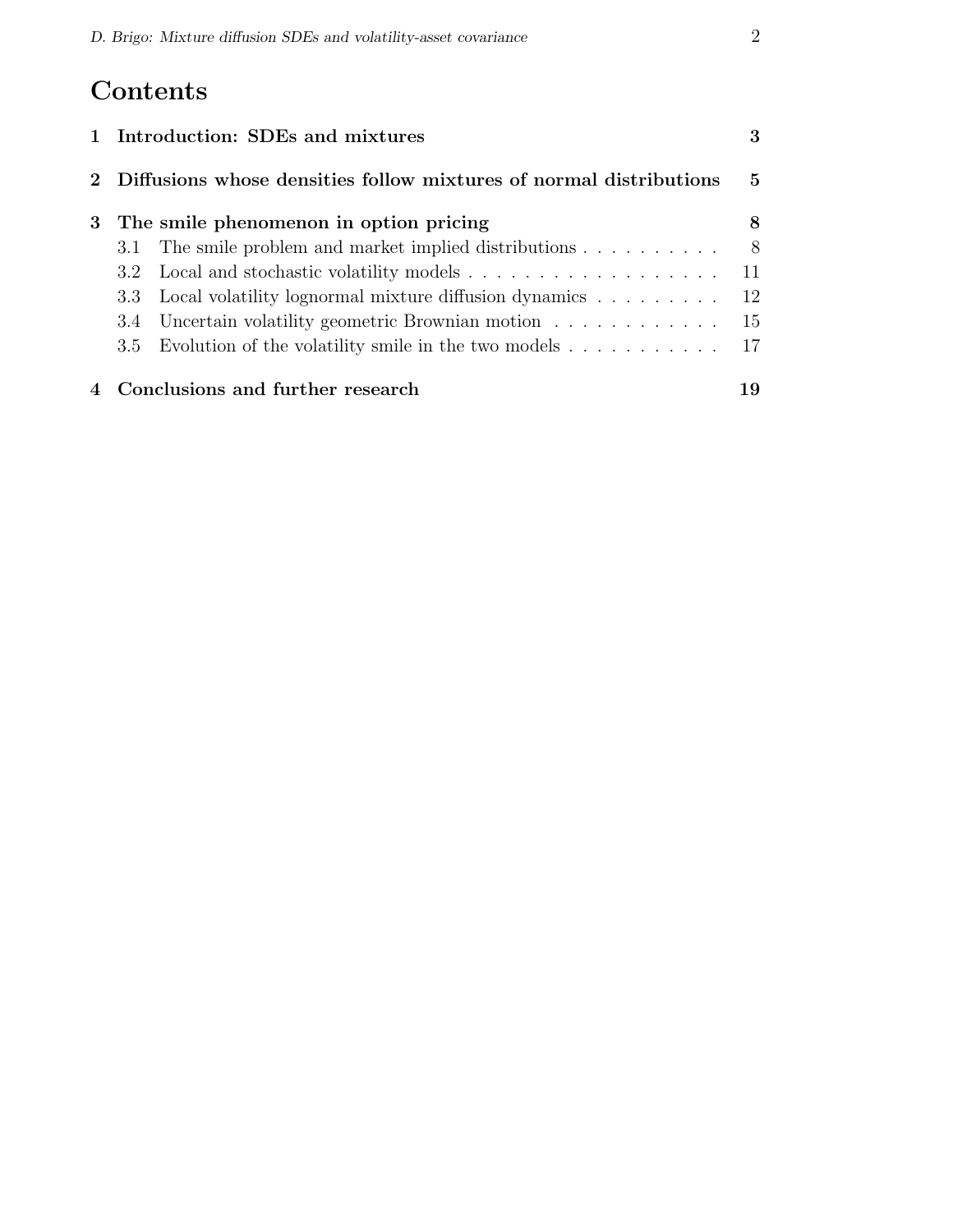### 1 Introduction: SDEs and mixtures

Let us consider the scalar stochastic differential equation (SDE)

$$
dX_t = f_t(X_t)dt + \sigma_t(X_t)dW_t,
$$
\n(1)

of diffusion type, with deterministic initial condition  $X_0 = x_0$ , and where  $\{W_t, t \geq 0\}$ is a standard Brownian motion. We assume that

(A1) The stochastic differential equation (1) characterized by the coefficients f,  $\sigma$ , and by the initial condition  $x_0$  admits a unique strong solution, whose support is assumed to be the interval  $(b, \infty)$  at all time instants. The symbol b denotes either a real number (typically 0) or  $-\infty$ .

Under (A1), we can analyze the distribution of our SDE's solution at all time instants. In describing the evolution of the distribution of a diffusion process, the Fokker– Planck partial differential equation is a fundamental tool. We assume that

 $(A2)$  The unique solution  $X_t$  of (1) admits a density  $p_t$  that is absolutely continuous with respect to the Lebesgue measure in  $(b, \infty)$  and that satisfies the Fokker– Planck equation:

$$
\frac{\partial p_t}{\partial t} = -\frac{\partial}{\partial x}(f_t p_t) + \frac{1}{2} \frac{\partial^2}{\partial x^2}(a_t p_t), \ \ a_t(\cdot) = \sigma_t^2(\cdot) \ .
$$

The other main ingredients in the present paper are mixtures of densities. More specifically, we will consider a basic parametric family of densities, say

$$
\mathcal{D} = \{p(\cdot,\theta), \theta \in \Theta\},\
$$

with  $\Theta$  open in  $\mathbb{R}^d$ , being d a suitable integer, and where all densities in the family share a common support  $(b, \infty)$ . We are interested in considering a particular mixture of densities in this family. In other words, we fix a set of non-negative weights  $\lambda_1, \ldots, \lambda_m, \lambda \geq 0, \sum_i \lambda_i = 1$ . We take the space of all possible mixtures of densities in  $\mathcal D$  with fixed weights  $\lambda$ :

$$
\mathcal{M}(\mathcal{D}, \lambda) := \{ \lambda_1 p(\cdot, \theta_1) + \ldots + \lambda_m p(\cdot, \theta_m), \quad \theta_1, \ldots, \theta_m \in \Theta \}.
$$

We will refer to this set of densities as to the  $\lambda$ -mixture family for  $\mathcal{D}$ , or shortly as to the "mixture family" when  $\lambda$  is clear from the context. We are interested in finding an SDE whose solution  $X_t$  has a density  $p_t$  that follows a prescribed evolution in a given mixture family. More precisely, we require the curve  $t \mapsto p_t$ , in the space of all densities, to match a given curve  $t \mapsto \sum_{i=1}^{m}$  $_{i=1}^{m} \lambda_{i} p(\cdot, \theta_{i}(t))$  in a given  $\mathcal{M}(D, \lambda)$ .

**Problem 1.1.** Let be given a mixture family  $\mathcal{M}(\mathcal{D}, \lambda)$  of densities with support  $(b, \infty)$ , and a drift  $f_t(x)$  satisfying

$$
(A3) \quad \lim_{y \to b+} f_t(y)p(y, \theta) = 0 \quad \text{for all} \quad t \ge 0, \quad \theta \in \Theta.
$$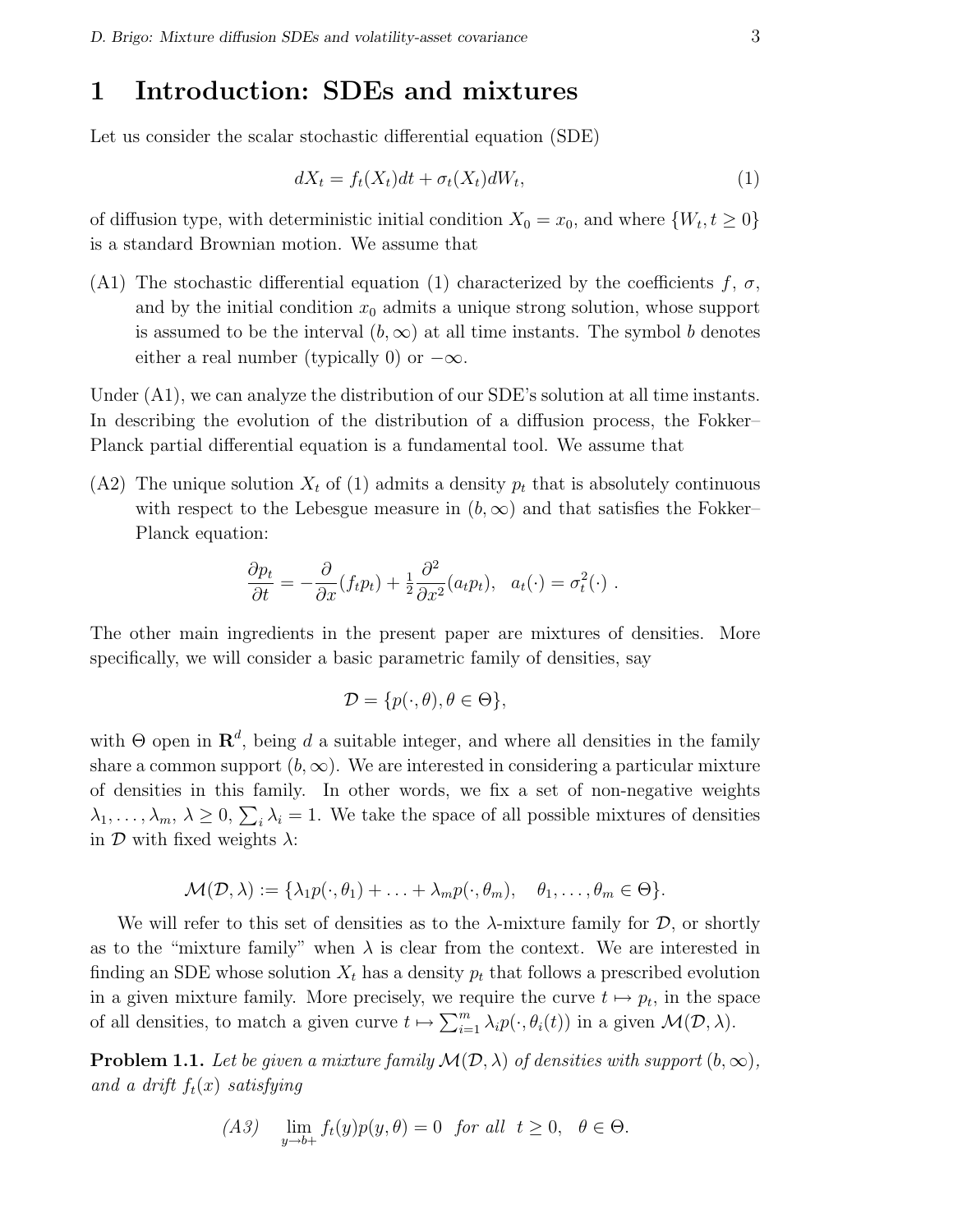Let  $\Sigma(f, x_0)$  denote the set of all real-valued diffusion coefficients  $\sigma^f$  such that the related SDE  $(1)$  satisfies assumptions  $(A1)$  and  $(A2)$ , and such that

$$
(A4)\quad\lim_{y\to b+}\sigma_t^f(y)^2p(y,\theta)=0,\quad\lim_{y\to b+}\frac{\partial}{\partial y}\left(\sigma_t^f(y)^2p(y,\theta)\right)=0\quad\text{for all}\ \ t\geq0,\quad\theta\in\Theta.
$$

Assume  $\Sigma(f, x_0)$  to be non-empty. Then, given the curve  $t \mapsto \sum_{i=1}^m$  $\sum_{i=1}^{m} \lambda_i p(\cdot, \theta_i(t))$ in  $\mathcal{M}(\mathcal{D}, \lambda)$  (where  $t \mapsto \theta_i(t)$  are  $C^1$ -curves in the parameter space  $\Theta$ ), find a diffusion coefficient in  $\Sigma(f, x_0)$  whose related SDE has a solution with density  $p_t =$  $\sum_{i=1}^m \lambda_i p(\cdot, \theta_i(t)).$ 

This problem is the analogous of the drift search problem described and solved in Brigo and Mercurio (1998) and Brigo (2000). The solution of this problem is given by the following.

Proposition 1.2. (Solution of Problem 1.1) Assumptions and notation of Problem 1.1 in force. Consider the stochastic differential equation

$$
dY_t = f_t(Y_t)dt + \sigma_t^f(Y_t)dW_t, \quad Y_0 = x_0,
$$
  

$$
(\sigma_t^f(y))^2 = \frac{2}{\sum_{i=1}^m \lambda_i p(y, \theta_i(t))} \left[ \int_b^y \left( \int_b^x \sum_{i=1}^m \lambda_i \frac{\partial p(u, \theta_i(t))}{\partial t} du \right) dx + \int_b^y f_t(x) \sum_{i=1}^m \lambda_i p(x, \theta_i(t)) dx \right].
$$
  
(2)

If  $\sigma^f \in \Sigma(f, x_0)$ , then the SDE (2) solves Problem 1.1, in that

$$
p_{Y_t}(y) = \sum_{i=1}^m \lambda_i \ p(y, \theta_i(t)), \ t \ge 0.
$$

*Proof.* Write the Fokker–Planck equation for the candidate diffusion Y with the candidate solution  $\sum_{i=1}^{m} \lambda_i p(\cdot, \theta_i(t))$  already inside, and then back-out the diffusion coefficient via two subsequent integrations starting from the lower point b.  $\Box$ 

We will use a particular case of this proposition.

Corollary 1.3. Assumptions as in the above proposition. If the basic densities  $p(\cdot,\theta_i(t))$  evolving in  $\mathcal{M}(\mathcal{D},\lambda)$  are the marginal densities of a family of (instrumental) SDEs

$$
dX_t^i = f_t^i(X_t^i)dt + \sigma_t^i(X_t^i)dW_t, \quad x_0, \quad p(x, \theta_i(t)) := p_{X_t^i}(x),
$$

all satisfying assumptions  $(A1)$ ,  $(A2)$ ,  $(A3)$  (with  $f<sup>i</sup>$ 's replacing f) and such that  $\sigma^i \in \Sigma(f^i,x_0)$ , then the solution of Problem (1.1) takes the form

$$
(\sigma_t^f(y))^2 = \sum_{i=1}^m \Lambda_t^i(y)(\sigma_t^i(y))^2 + \frac{2\sum_{i=1}^m \lambda_i \int_b^y (f_t(x) - f_t^i(x))p(x, \theta_i(t))dx}{\sum_{j=1}^m \lambda_j p(y, \theta_j(t))},
$$
(3)  

$$
\Lambda_t^i(y) := \frac{\lambda_i p(y, \theta_i(t))}{\sum_{j=1}^m \lambda_j p(y, \theta_j(t))} \quad (with \sum_{j=1}^m \Lambda_t^i(y) = 1).
$$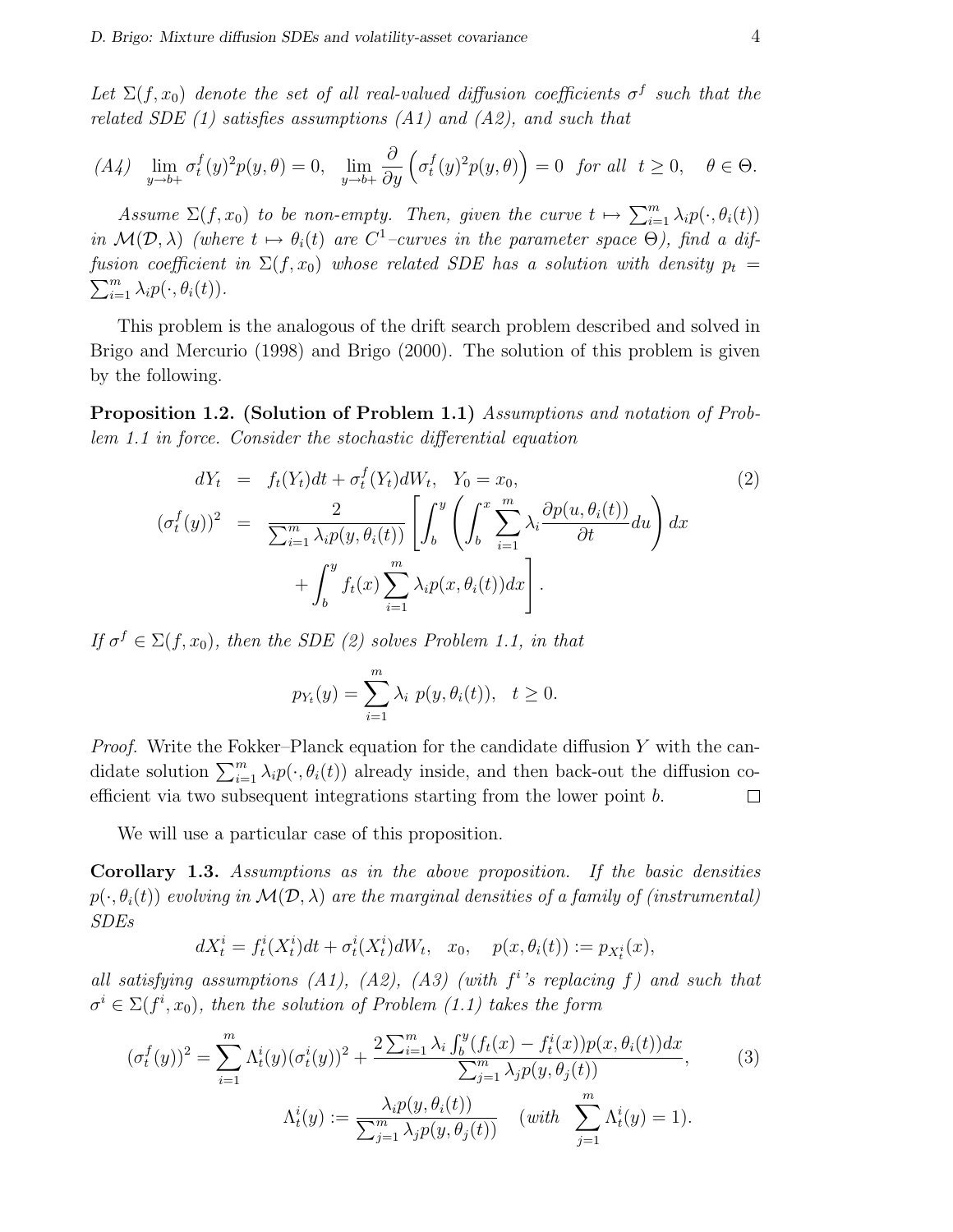An interesting particular case occurs when f satisfies

$$
f_t(y) = \sum_{i=1}^m \Lambda_t^i(y) f_t^i(y).
$$
 (4)

In this case the second term in the right hand side of (3) vanishes, and we have that requiring the marginal of our final SDE to be a given  $\lambda$ -mixture of the marginals of the instrumental processes results in a drift and squared diffusion coefficients that are (state-dependent)  $\Lambda$ -"mixtures" of the drifts and squared diffusion coefficients of the instrumental processes. We move from the combinators  $\lambda$  (density) to the combinators Λ (coefficients).

*Proof.* It suffices to use the previous result by noticing that the Fokker–Planck equation for the instrumental processes reads:

$$
\frac{\partial p(x, \theta_i(t))}{\partial t} = -\frac{\partial [f_t^i(x)p(x, \theta_i(t))] }{\partial x} + \frac{1}{2} \frac{\partial^2 [\sigma_t^i(x)^2 p(x, \theta_i(t))]}{\partial x^2}
$$

and substituting in (2) the right hand sides of such Fokker–Planck equations.  $\Box$ 

The problem solved in the above proposition could have been formulated to track a generic density-evolution  $t \mapsto q_t$  which does not necessarily occur in a mixture family. In such a case, given assumptions analogous to (A3) and (A4), the appropriate diffusion coefficient would be

$$
(\sigma_t^f(y))^2 = \frac{2}{q_t(y)} \left[ \int_b^y \left( \int_b^x \frac{\partial q_t(u)}{\partial t} du \right) dx + \int_b^y f_t(x) q_t(x) dx \right]
$$

which generalizes the solution in the above proposition. We preferred to present directly the parametric case. In the next sections, we shall consider first an interesting application of the above corollary to the fundamental cases of mixtures of normal and lognormal families, and second an application of the latter to the option pricing problem in mathematical finance, in particular as a possible means to model the so called "smile" phenomenon.

## 2 Diffusions whose densities follow mixtures of normal distributions

Mixtures of normals are ubiquitous in statistics, representing the standard in many applications. Also, mixture of normals are often used in econometrics to model time series that have tails fatter than the Gaussian. See for example Alexander (2001) for a discussion on normal mixtures applied to financial data, also in comparison with different distributions. In general, normal mixtures represent in a sense the least departure from the Gaussian family allowing for skewness and kurtosis different from the Gaussian ones. However, to the best of our knowledge, no explicit attempt has been made so far to design continuous time diffusion models displaying this kind of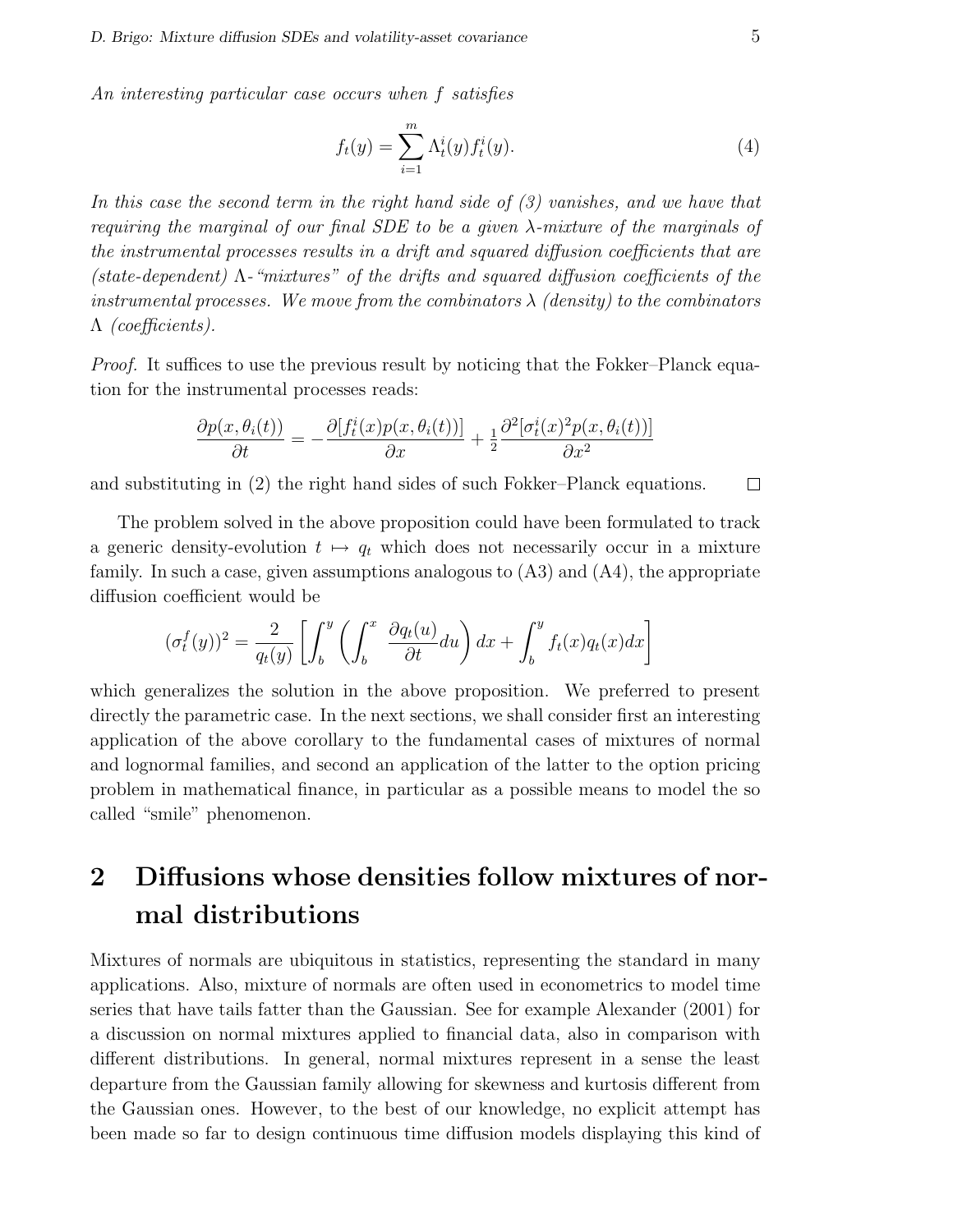marginal distributions. The subject can be relevant at least in mathematical finance, as we will show when addressing the smile problem, but bears also an interest of its own in the study of the interaction between a diffusion process dynamics and particular families of distributions.

Let us then start from the normal family, that we parameterize via its first two moments. In this case

$$
\mathcal{D} = \{p_{\mathcal{N}(m,v^2)}, m, v \in \mathbf{R}\}, \quad b = -\infty.
$$

We are given a curve in the  $\lambda$ -mixtures of normals,  $t \mapsto \sum_{i=1}^{m}$  $\sum_{i=1}^{m} \lambda_i p_{\mathcal{N}(m_i(t), v_i(t)^2)}$ , and we wish to find a diffusion process compatible with such a law. It is easy to see that if we consider the instrumental processes

$$
dX_t^i = \mu_i(t) \ dt + \sigma^i(t) dW_t, \int_0^t \mu_i(s) ds = m_i(t), \int_0^t (\sigma^i(s))^2 ds = v_i(t)^2
$$

with deterministic  $\mu$  and  $\sigma$ 's and null initial condition, by applying the above corollary in the particular case (4) we end up with the diffusion process whose drift and squared diffusion coefficient are given respectively by

$$
f_t(y) = \sum_{i=1}^m \Lambda_t^i(y)\mu^i(t), \quad \sigma_t^f(y)^2 = \sum_{i=1}^m \Lambda_t^i(y)\sigma^i(t)^2,
$$
  

$$
\Lambda_t^i(y) = \frac{\lambda_i p_{\mathcal{N}(m_i(t), v_i(t)^2)}(y)}{\sum_{j=1}^m \lambda_j p_{\mathcal{N}(m_j(t), v_j(t)^2)}(y)}.
$$
 (5)

Now assume the coefficients  $t \mapsto \mu(t)$ 's and  $t \mapsto \sigma(t)$ 's to be at least  $C^1$  (and hence bounded on all finite time intervals), with the  $\sigma$ 's bounded away from zero,  $\sigma_i(t) \geq L > 0$  for all i and t. There are possible problems for a regular behaviour of the above f and  $\sigma^f$  when  $(t, y) \to (0, 0)$ . In order to avoid this, we may decide to modify our coefficients by imposing  $\mu_i(t) = \bar{\mu}, \sigma_i(t) = \bar{\sigma}$  for all i and  $t \in [0, \epsilon)$ , with  $\epsilon$ a given positive real number, typically small. We can then assume suitable transitory trajectories for the  $\mu$ 's and the  $\sigma$ 's in say  $[\epsilon, 2\epsilon)$  that recover the correct integrals m and  $v^2$  for times larger than  $2\epsilon$ . The desired mixture is thus unmatched only in the (typically negligible) time interval  $[0, 2\epsilon]$ . Now  $\Lambda_t^i(y) = \lambda_i$  for all  $t < \epsilon$  and all y.

From the above assumptions, since by definition  $0 \leq \Lambda_t^i(y) \leq 1$  for all t and y, we have also that f and  $\sigma^f$  are bounded in all regions with bounded time, implying non-explosion for the related SDE in all intervals of the kind  $t \leq T$  for some  $T > 0$ . Furthermore, f and  $(\sigma^f)^2$  are also seen to be  $C^1$  in both t and y. This in turn implies that f is locally Lipschitz, whereas the fact that the  $\sigma(t)$ 's are bounded away from zero implies that so is  $\sigma^f$  in both t and y, thus ensuring that  $({\sigma}^f)^2 \in C^1$  implies  $\sigma^f \in C^1$ . Therefore  $\sigma^f$  is locally Lipschitz, and now we have all the elements to apply Theorem 12.1 in Section V.12 of Rogers and Williams (1996) to conclude that our SDE admits a unique strong solution. We have thus produced a diffusion process compatible with a given mixture of normal densities, and can state the following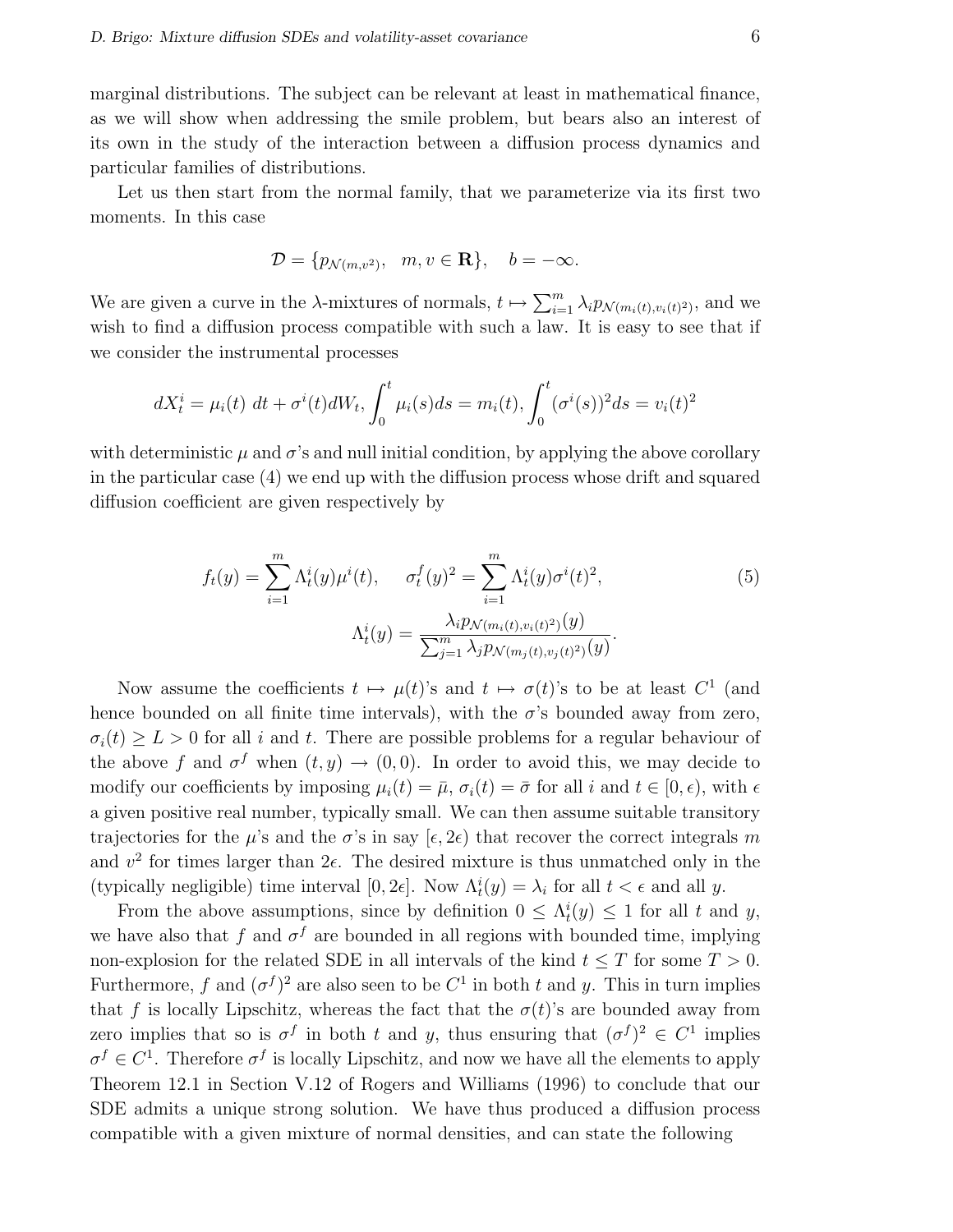Theorem 2.1. (SDEs whose marginal law follows a given normal mixture) Consider an SDE

$$
dY_t = f_t(Y_t)dt + \sigma_t^f(Y_t)dW_t, \quad Y_0 = 0,
$$

with drift and diffusion coefficient f and  $\sigma^f$  as in (5), where the m's and v's are  $C^2$  time functions. Assume moreover that in an initial time interval  $t \in [0, \epsilon)$  we have  $m_i(t) = \bar{\mu}t$  and  $v_i(t)^2 = \bar{\sigma}^2t$ . Then the considered SDE admits a unique strong solution and its solution has as marginal density the  $\lambda$ -normal mixture

$$
p_{Y_t} = \sum_{i=1}^m \lambda_i p_{\mathcal{N}(m_i(t), v_i(t)^2)}
$$

at time t.

An interesting feature of the obtained process concerns the covariance between the process itself and the diffusion coefficient in its dynamics. This quantity is of interest, for example, in mathematical finance. Let us denote by "corr $t$ " the correlation between two random variables, and by " $cov_t$ " the covariance, both conditional on the information available at time t, the time being omitted if  $t = 0$ . We have, for the above SDE, the following "instantaneous" correlation between the instantaneous change in the process and the instantaneous change in the related diffusion coefficient at a given instant:

$$
corr_t(dY_t, d \sigma_t^f(Y_t)) = \frac{d\langle Y, \sigma_t^f(Y_t)\rangle_t}{\sqrt{d\langle Y \rangle_t} \ d\langle \sigma_t^f(Y_t)\rangle_t} = \frac{dY_t \ d \sigma_t^f(Y_t)}{\sqrt{dY_t \ dY_t} \ \sqrt{d \sigma_t^f(Y_t)} \ d \sigma_t^f(Y_t)} = 1,
$$

as is obvious from the fact that the diffusion coefficient is a deterministic function of the current value of Y.

However, things are rather different for the *terminal* correlation. A straightforward if lengthy computation is needed to show that

$$
cov(Y_t, \sigma_t^f(Y_t)^2) = E_0(Y_t \sigma_t^f(Y_t)^2) - E_0(Y_t) E_0(\sigma_t^f(Y_t)^2)
$$
  
= 
$$
\sum_{i=1}^m \lambda_i m_i(t) \sigma_i^2(t) - \left(\sum_{i=1}^m \lambda_i m_i(t)\right) \left(\sum_{i=1}^m \lambda_i \sigma_i^2(t)\right).
$$

Consider now the case where all the means in the normal mixture densities are equal:  $\mu_i(\cdot) = \mu(\cdot)$  for all i, and correspondingly  $m_i(\cdot) = m(\cdot)$ . In this case  $f_t(y) = \mu(t)$  for all y and, perhaps surprisingly, especially if compared to the perfect instantaneous correlation, the above formula gives

$$
corr(Y_t, \sigma_t^{\mu}(Y_t)^2) = cov(Y_t, \sigma_t^{\mu}(Y_t)^2) = 0.
$$

This is a case where the instantaneous correlation is 1, whereas the terminal correlation after a time  $t$ , no matter how small, is 0. Thus we have a stochastic process whose instantaneous *changes* are perfectly correlated with the instantaneous *changes*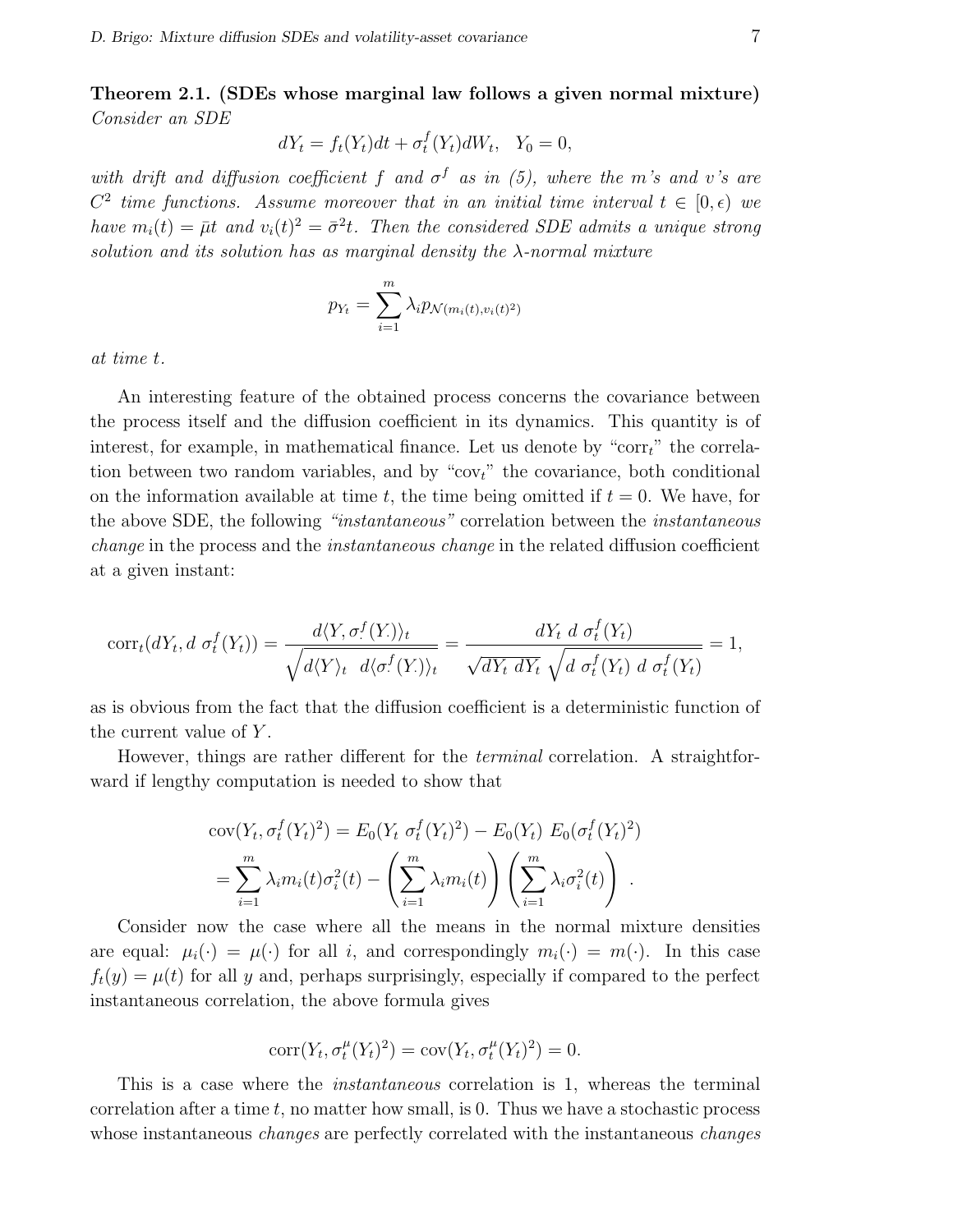of its squared diffusion coefficient, whereas at any time its value has 0 correlation with the squared diffusion coefficient value. It seems then that the squared diffusion coefficient has a special shape that immediately "decorrelates" itself from the process even after an arbitrarily small time. It is not difficult to prove an analogous statement for the average squared diffusion coefficient:

$$
\operatorname{corr}\left(Y_T, \int_0^T \sigma_t^{\mu}(Y_t)^2 \, dt\right) = 0.
$$

Such interesting results on terminal correlation versus instantaneous correlation will be further discussed in the financial applications.

Finally, going back to the above theorem, we notice that by reasoning along the same lines, diffusions displaying mixtures of lognormals as marginal densities can be easily obtained. Indeed, if Y is the diffusion process from the above theorem, we can set  $S_t := \exp(Y_t)$  and derive easily the SDE for S via Ito's formula:

$$
dS_t = S_t f_t(\ln(S_t))dt + \frac{1}{2}S_t \sigma_t^f(\ln(S_t))^2 dt + S_t \sigma_t^f(\ln(S_t))dW_t, \quad S_0 = 1.
$$

It is a straightforward exercise to verify that the equality

$$
p_{S_t}(y) = p_{Y_t}(\ln y)/y
$$

implies that  $S$  is distributed as a mixture of lognormals if  $Y$  is distributed as a mixture of normals.

## 3 The smile phenomenon in option pricing

Now we briefly review a stylized version of the smile problem in financial modeling and explain the possible use of diffusions whose marginals follow  $\lambda$ -mixtures of lognormals.

#### 3.1 The smile problem and market implied distributions

Let us consider a financial market with a "money market account" process  $B_t$ , with positive deterministic instantaneous interest rate  $r(t) > 0$ , so that  $dB_t = r(t)B_t dt$ . Let us also consider a process  $S_t$  modeling the evolution of some traded financial (risky) asset in our market, typically a stock.

The resulting financial market might admit arbitrage opportunities. A sufficient condition which ensures arbitrage-free dynamics is the existence of an equivalent martingale measure Q, sometimes termed risk-neutral measure. An equivalent martingale measure is a probability measure that is equivalent to the initial one and under which the process  $\{S_t/B_t : t \geq 0\}$  is a martingale. Let us assume, in line with the basic Black and Scholes (1973) setup, that the risk-neutral dynamics of  $S$  is modeled by

$$
dS_t = r(t)S_t dt + \nu(t)S_t dW_t, \quad S_0 = s_0, \quad t \in [0, T], \tag{6}
$$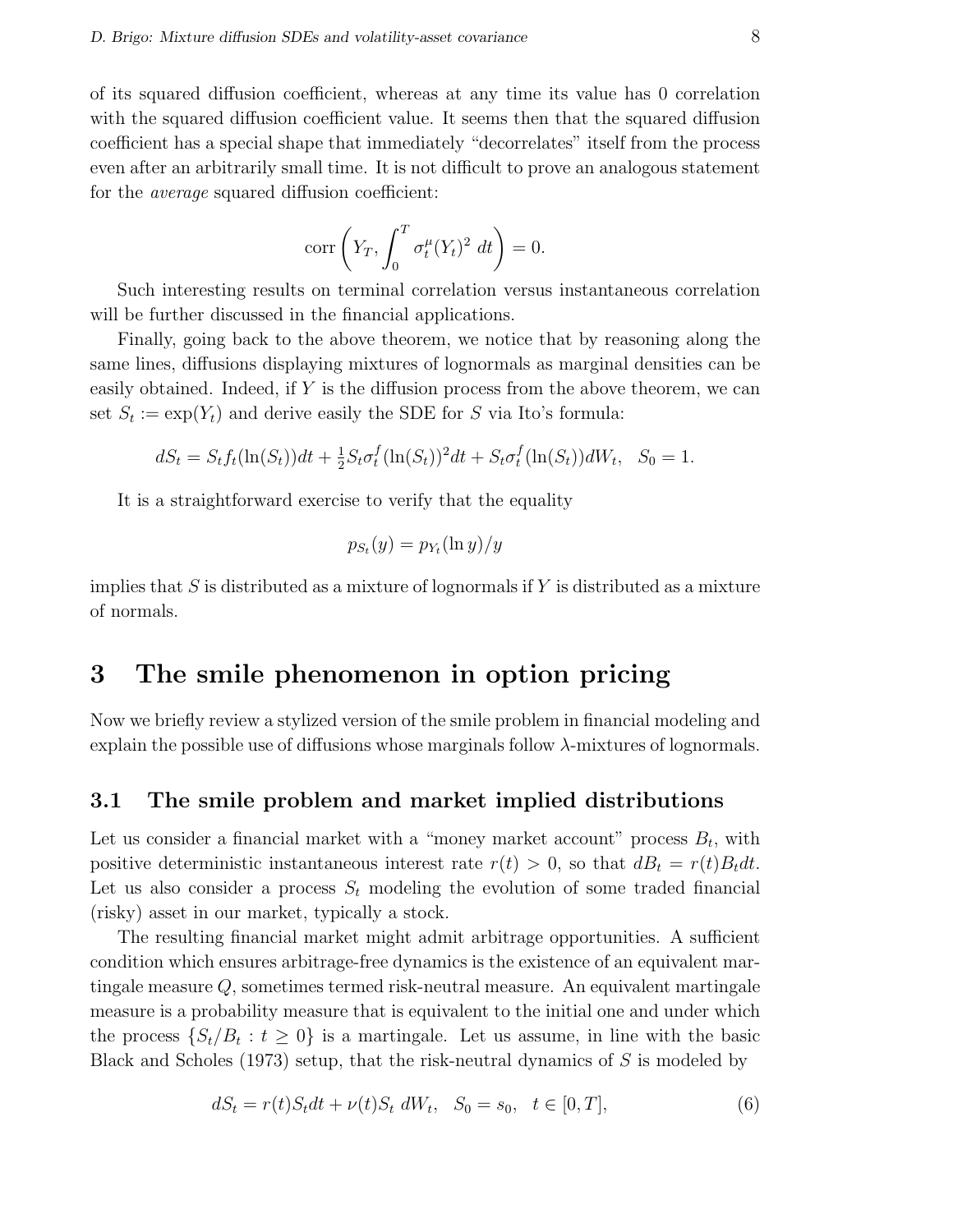where  $s_0$  is a positive deterministic initial condition, and  $\nu$  is a well-behaving deterministic function of time (instantaneous volatility). The above process is a geometric Brownian motion and the probability density  $p_{S_t}$  of  $S_t$ , at any time t, is lognormal. Indeed,

$$
\ln \frac{S_t}{S_0} \sim \mathcal{N}\left(R(0,t) - \frac{1}{2}V(t)^2, V(t)^2\right), \ R(a,t) := \int_a^t r(s)ds, \ V(t)^2 := \int_0^t \nu(s)^2 ds. \ (7)
$$

When  $a = 0$ , we write shortly  $R(t)$  for  $R(0, t)$ . In the above equation (6) we modeled directly the risky asset dynamics under the unique equivalent martingale measure, so that W is assumed to be a Brownian motion under that measure, and it is immediate to check that  $S_t/B_t$  is indeed a martingale. It is this dynamics that matters when pricing options, as opposed to the real world one, which is related instead to historical estimation, statistical analysis and similar matters. Indeed, by applying the results by Harrison and Pliska (1981), the unique no-arbitrage price for a given  $\mathcal{F}_T$ -measurable contingent claim  $H_T \in L^2(Q)$  is  $V_t = B_t E^Q \{ H_T / B_T | \mathcal{F}_t \} =: B_t E_t^Q \{ H_T / B_T \}$  where  $\{\mathcal{F}_t : t \geq 0\}$  denotes the filtration associated to the process S. The contingent claim is said to be a simple one when it is of the form  $H_T = h(S_T)$  for a suitable function h.

One of the most common simple claims is a European call option written on the stock, with maturity T and strike K, which pays  $H = (S_T - K)^+$  at time T. Its price is obtained by computing the expectation of the discounted payoff according to the lognormal distribution implied by (7), leading to the celebrated Black and Scholes (1973) call option formula, which we denote by "BSCall" and whose explicit expression we omit for brevity:

$$
E_0^Q[(S_T - K)^+/B(T)] = \text{BSCall}(S_0, K, T, R(T), V(T)).
$$

The quantity  $V(T)$ √ T is the (average) volatility of the option, and according to this formulation, does not depend on the strike  $K$  of the option. Indeed, in this formulation, volatility is a characteristic of the stock S underlying the contract, and has nothing to do with the nature of the contract itself. In particular, it has nothing to do with the strike K of the option.

Now take two different strikes  $K_1$  and  $K_2$ . Suppose that the market provides us with the prices of two related options on our stock with the same maturity  $T$ :  $MKTCall(S_0, K_1, T)$  and  $MKTCall(S_0, K_2, T)$ .

Life would be simple if the market followed Black and Scholes' formula in a consistent way. But is this the case? Does there exist a *single* volatility parameter  $V(T)$ such that both the following equations hold?

MKTCall
$$
(S_0, K_1, T)
$$
 = BSCall $(S_0, K_1, T, R(T), V(T))$ ,  
MKTCall $(S_0, K_2, T)$  = BSCall $(S_0, K_2, T, R(T), V(T))$ .

The answer is a resounding "no". In general, market option prices do not behave like this. What one sees when looking at the market is that two different volatilities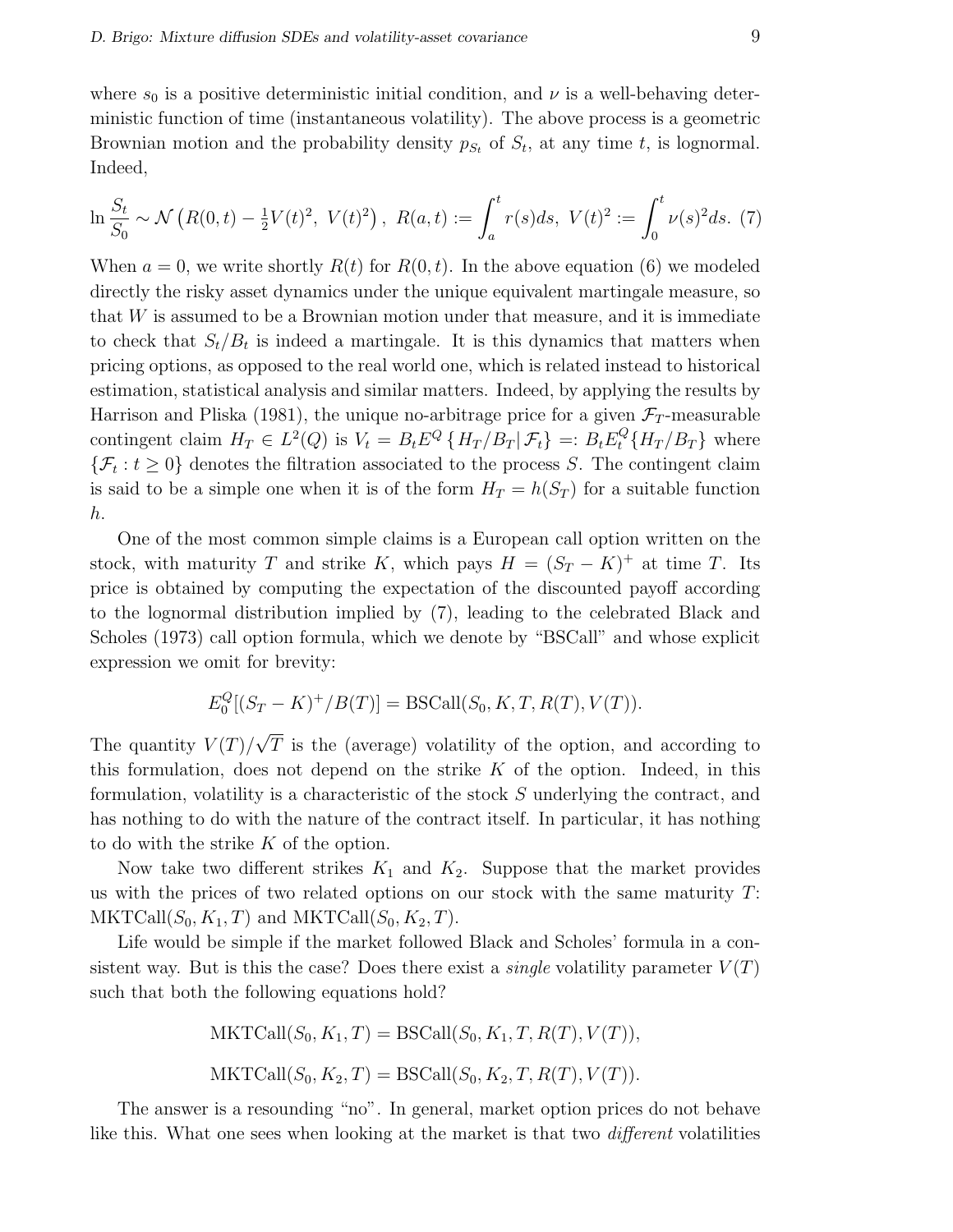$V(T, K_1)$  and  $V(T, K_2)$  are required to match the observed market prices if one is to use Black and Scholes' formula:

MKTCall
$$
(S_0, K_1, T)
$$
 = BSCall $(S_0, K_1, T, R(T), V(T, K_1)),$   
MKTCall $(S_0, K_2, T)$  = BSCall $(S_0, K_2, T, R(T), V(T, K_2)).$ 

In other terms, each market option price requires its own Black and Scholes (implied) volatility  $V^{\text{MKT}}(T,K)/\sqrt{T}$  depending on the option strike K.

The market therefore uses Black and Scholes' formula simply as a metric to express option prices as volatilities. The curve  $K \mapsto V^{MKT}(T,K)/\sqrt{T}$  is the so called volatility smile of the T-maturity option. If Black and Scholes' model were consistent along different strikes, this curve would be flat, since volatility should not depend on the strike K. Instead, this curve is commonly seen to exhibit "smiley" or "skewed" shapes.

Clearly, only some strikes  $K = K_i$  and maturities  $T = T_j$  are quoted by the market, so that usually the remaining points have to be determined through interpolation or through an alternative model. Interpolation in  $K$ , for a fixed maturity  $T$ , can be easy but it does not give any insight as to the underlying stock dynamics compatible with such prices.

Indeed, suppose that we have a few market option prices for expiries  $T = T_j$  and for a set of strikes  $K = K_i$ .

For each fixed  $T = T_j$ , by smooth interpolation we can obtain the price for every other possible K, i.e. we can build a function  $K \mapsto \text{MKTCall}(S_0, K, T)$ . Now, if this strike-K price corresponds really to an expectation, we have

MKTCall
$$
(S_0, K, T) = e^{-\int_0^T r(s)ds} E_0^Q (S_T - K)^+ = e^{-\int_0^T r(s)ds} \int_K^\infty (x - K) p_T(x) dx
$$
, (8)

where  $p_T$  is the true risk-neutral density of the underlying stock at time T. If Black and Scholes' formula were consistent, this density would be the lognormal density, coming for example from a dynamics such as  $(6)$ , i.e.  $p_T = p_{S_T}$ . We have seen that this is not the case in the market. However, by differentiating the above integral twice with respect to K we see that, see also Breeden and Litzenberger  $(1978)$ ,

$$
\frac{\partial^2 \text{MKTCall}(S_0, K, T)}{\partial K^2} = e^{-\int_0^T r(s)ds} p_T(K),
$$

so that by differentiating the interpolated-prices curve we can find the density  $p_T$ of the underlying stock at time  $T$  that is compatible with the given interpolated prices. Nevertheless, the method of interpolation may interfere with the recovery of the density, since a second derivative of the interpolated curve is involved. Moreover, what kind of dynamics, alternative to (6), do the densities  $p_{T_1}, p_{T_2}, \ldots, p_{T_j}, \ldots$  come from?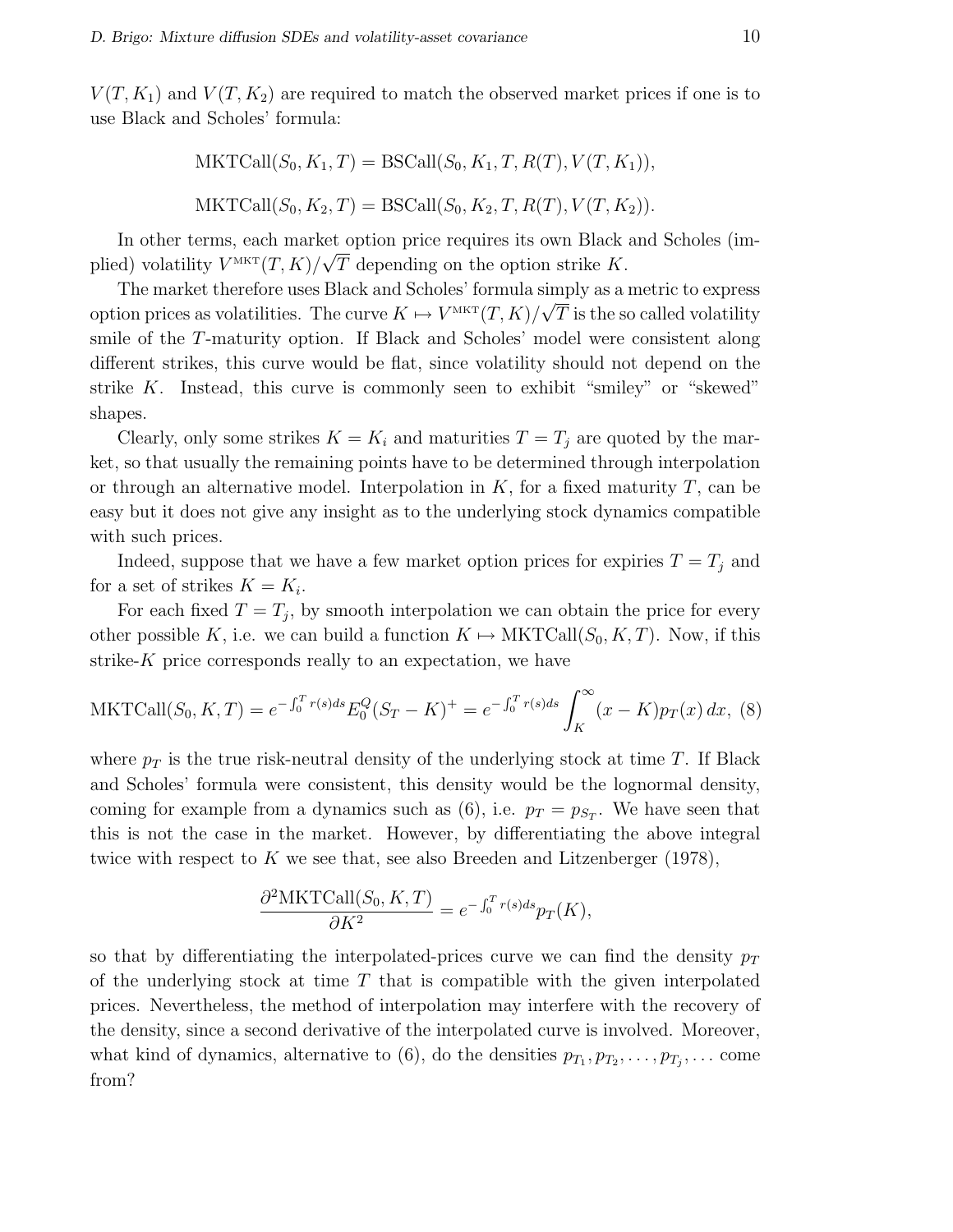#### 3.2 Local and stochastic volatility models

A partial answer to these issues can be given the other way around, by starting from an alternative dynamics. Indeed, assume that

$$
dS_t = r(t)S_t dt + \sigma(t, S_t) S_t dW_t, S_0 = s_0,
$$
\n
$$
(9)
$$

where  $\sigma$  can be either a deterministic or a stochastic function of  $S_t$ . In the latter case we would be using a so called "stochastic-volatility model", where for example  $\sigma(t, S) = \xi(t)$ , with  $\xi$  following a second stochastic differential equation, such as:

$$
d(\xi(t)^{2}) = b(t, \xi(t)^{2})dt + \chi(t, \xi(t)^{2})dZ_{t},
$$

with the important specification

$$
dZ_t dW_t = \rho \ dt.
$$

Instead, in the so-called "local volatility models" the diffusion coefficient  $\sigma(t, S_t)$  is a deterministic function of  $S_t$ .

One feature of stochastic volatility models that is usually deemed to render them superior with respect to local volatility models is "instantaneous decorrelation". Indeed, for stochastic volatility models we can have

$$
Corr(dS_t, d\sigma^2(t, S_t)) = \rho < 1
$$

whereas

$$
Corr(dS_t, d\sigma^2(t, S_t)) = 1
$$

for local volatility models, including our mixture dynamics models. This superiority no longer holds when considering terminal correlations, as we will remark later on. For the time being we concentrate on deterministic  $\sigma(t, \cdot)$ 's, leading to local-volatility models, such as for example  $\sigma(t, S) = \eta S^{\gamma}$  (CEV model, see Cox (1975)), where  $\gamma$ ranges in a suitable interval and where  $\eta$  is a positive deterministic constant. Below we will propose a new  $\sigma(t, \cdot)$  of our own, flexible enough for practical purposes.

We have seen above how the "true" risk-neutral densities  $p_{T_1}, p_{T_2}, \ldots, p_{T_j}, \ldots$  of the underlying asset are linked to market option prices through second-order differentiation. The problem we will face is finding a dynamics alternative to (6) and as compatible as possible with the densities  $p_{T_1}, p_{T_2}, \ldots, p_{T_j}, \ldots$  ideally associated with market prices. This will be done by fitting directly the prices implied by our alternative model to the market prices  $MKTCall(S_0, K, T)$  for the considered set of strikes  $K_i$  and maturities  $T_j$ . To further clarify this point, it may be helpful to explain explicitly how an alternative dynamics such as (9) leads to a volatility smile to be fitted to the market smile. The way in which an alternative local-volatility model dynamics generates a smile is clarified by the following stylized operational scheme:

1. Set the pair  $(T, K)$  to a starting value;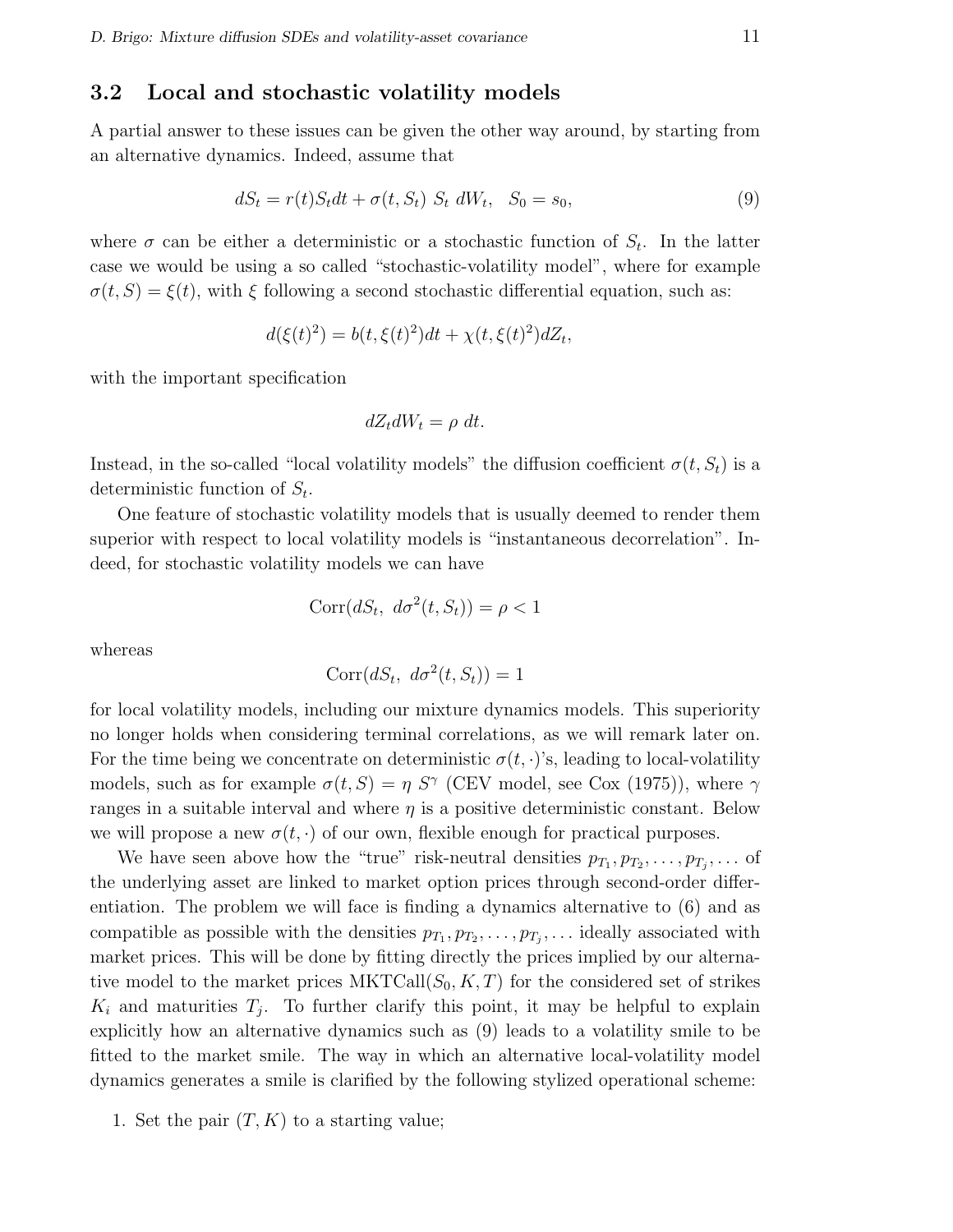2. Compute the model option price

$$
\Pi(T, K) = e^{-\int_0^T r(s)ds} E_0^Q (S_T - K)^+
$$

with  $S$  obtained through the no-arbitrage alternative dynamics  $(9)$ .

3. Invert Black and Scholes' formula for this strike and maturity, i.e. solve

$$
\Pi(T, K) = \text{BSCall}(S_0, K, T, R(T), V(T, K))
$$

in  $V(T, K)$ , thus obtaining the model implied volatility  $V(T, K)$ .

4. Change  $(T, K)$  and restart from point 2 until the last maturity/strike pair  $(T, K)$  is reached.

The fact that the alternative dynamics is not lognormal implies that we obtain curves in the strike  $K \mapsto V(T, K)$  that are not flat. Clearly, one needs to choose  $\sigma(t, \cdot)$ flexible enough for the surface  $(T, K) \mapsto V(T, K)/\sqrt{T}$  to be able to resemble or even match the corresponding volatility surfaces coming from the market. Indeed, the model implied volatilities  $V(T_j, K_i)/\sqrt{T_j}$  corresponding to the observed strikes and maturities have to be made as close as possible to the corresponding market implied volatilities  $V^{\text{MKT}}(T_j, K_i)/\sqrt{T_j}$ , by acting on the coefficient  $\sigma(\cdot, S)$  in the alternative dynamics.

At this point it should be clear why a  $\lambda$ -mixture dynamics can be of help. Existing local volatility models have either too little flexibility to calibrate a large number of points in a volatility surface, or are specified in a too general way requiring interpolation and other possibly dangerous artifices in order to be implemented. The CEV model for example has only one more parameter  $\gamma$  with respect to the basic Black and Scholes "flat" model in the time-homogeneous case, so that its fitting capabilities are rather poor. Dupire's (1997) approach is quite general, but if applied straightforwardly in its most general form, it requires a continuum of traded strikes and maturities, with the possible interpolation problems observed above, not to mention the lack of guarantees on existence of solutions for the resulting SDE.

#### 3.3 Local volatility lognormal mixture diffusion dynamics

Consider instead our approach and write the λ-lognormal mixture diffusion. Set the instrumental processes to Black and Scholes processes,

$$
dX_t^i = r(t)X_t^i dt + \nu_i(t)X_t^i dW_t, \quad s_0
$$

and derive the diffusion coefficient corresponding to  $f(t, y) = r(t)y$ . Notice that here all instrumental processes have the same drift  $f_i = f$  as the final process. In this particular case, taking into account the lognormal marginal distributions of the instrumental processes, by applying (3) under (4) we have

$$
\sigma_{\max}^2(t, y)y^2 := \sigma_t^f(y)^2 = y^2 \sum_{i=1}^m \Lambda_i(t, y)\nu_i(t)^2,
$$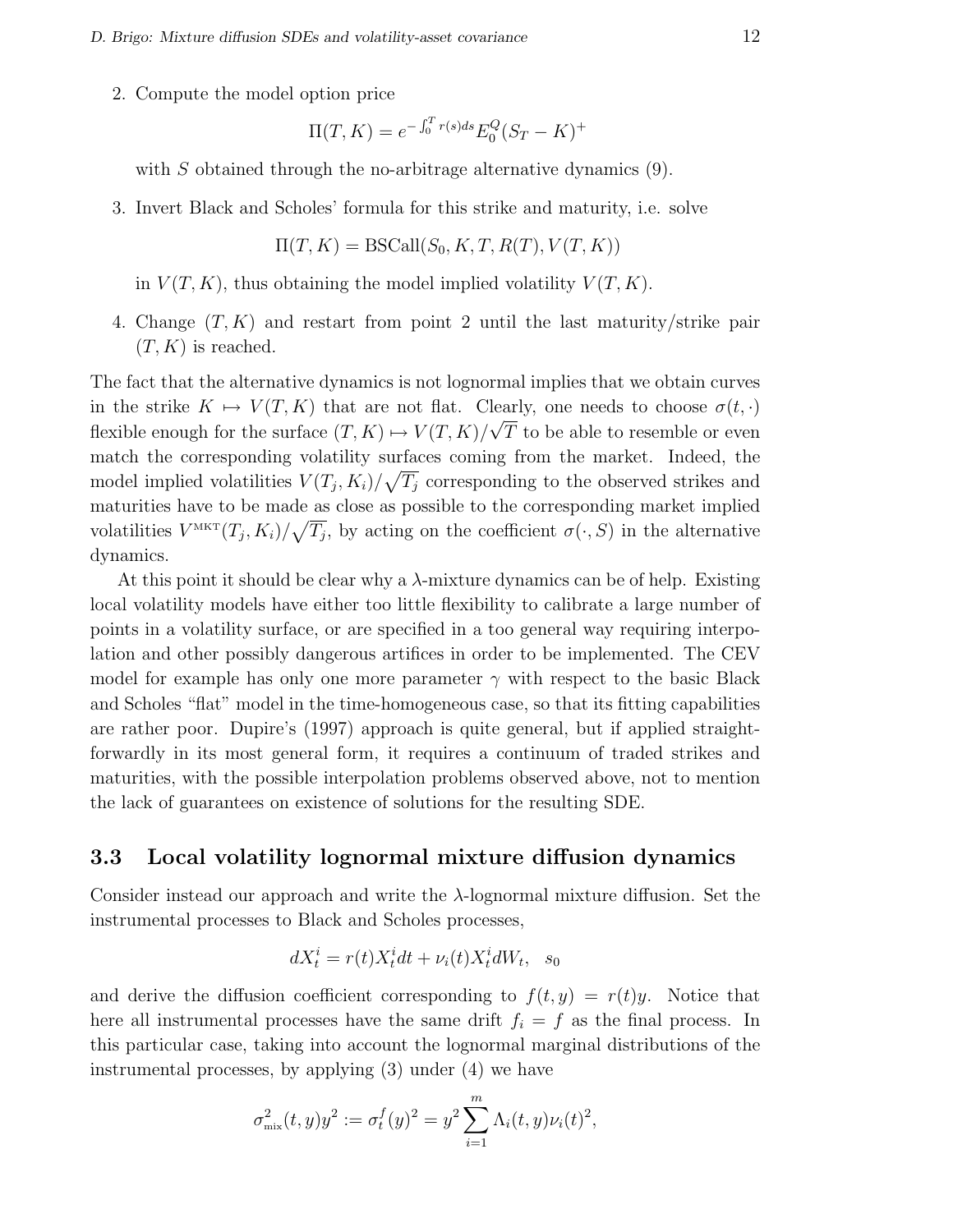D. Brigo: Mixture diffusion SDEs and volatility-asset covariance 13

$$
\Lambda_i(t,y) = \frac{\lambda_i \ p_{\mathcal{N}(\ln s_0 + R(t) - V_i(t)^2/2, V_i(t)^2)}(\ln y)}{\sum_{j=1}^m \lambda_j \ p_{\mathcal{N}(\ln s_0 + R(t) - V_j(t)^2/2, V_j(t)^2)}(\ln y)},
$$

where R and V's are defined as in  $(7)$ . In Brigo and Mercurio  $(2001b)$  we show that the SDE resulting from such coefficients, i.e.

$$
dS_t = r(t)S_t dt + \sigma_{\text{mix}}(t, S_t) S_t dW_t, s_0
$$
\n(10)

admits a unique strong solution, provided one takes suitable regularity conditions on the time functions  $t \mapsto \nu_i(t)$ 's analogous to those on the  $t \mapsto \sigma^i(t)$ 's illustrated in Section 2. Indeed, it is straightforward to prove such existence and uniqueness result starting from the proof given in Section 2 for the normal-mixture case.

For our process  $S$  in (10), we confirm the curious result obtained in Section 2 from the comparison between instantaneous and terminal correlations. Notice that also in this case we have

$$
corr_t(dS_t, d\sigma_{\text{mix}}^2(t, S_t)) = 1,
$$

considered to be a drawback of local volatility models. Yet, when considering terminal correlations, things change considerably.

Theorem 3.1. (Terminal correlation between underlying asset and average percentage variance in the lognormal mixture dynamics model for the smile)

Consider the random variable

$$
v(T) := \int_0^T \sigma_{\min}^2(t, S_t) dt ,
$$

 $v(T)/T$  being the "average percentage variance" of the process S. Then

$$
corr(\sigma_{\scriptscriptstyle{mix}}^2(T, S_T), S_T) = 0, \quad and \quad corr(v(T), S_T) = 0 \quad \text{for all} \quad T \ . \tag{11}
$$

Proof. First we show that

$$
corr(\sigma_{\text{mix}}^2(T, S_T), S_T) = 0,
$$

i.e. that

$$
E\{\sigma_{\text{mix}}^2(T, S_T) \ S_T\} - E\{\sigma_{\text{mix}}^2(T, S_T)\} E\{S_T\} = 0. \tag{12}
$$

This is immediate by direct calculation:

$$
E\{\sigma_{\text{mix}}^2(T, S_T) \ S_T\} = \int \sum_{i=1}^m \Lambda_i(T, y)\nu_i(T)^2 y \ p_{S_T}(y) dy =
$$

$$
\int \sum_{i=1}^m \Lambda_i(T, y)\nu_i(T)^2 y \ \sum_{j=1}^m \lambda_j p_{X_T^j}(y) dy = \int \sum_{i=1}^m \lambda_i p_{X_T^j}(y)\nu_i(T)^2 y \ dy
$$

$$
= s_0 e^{\int_0^T r(s) ds} \sum_{i=1}^m \lambda_i \nu_i(T)^2
$$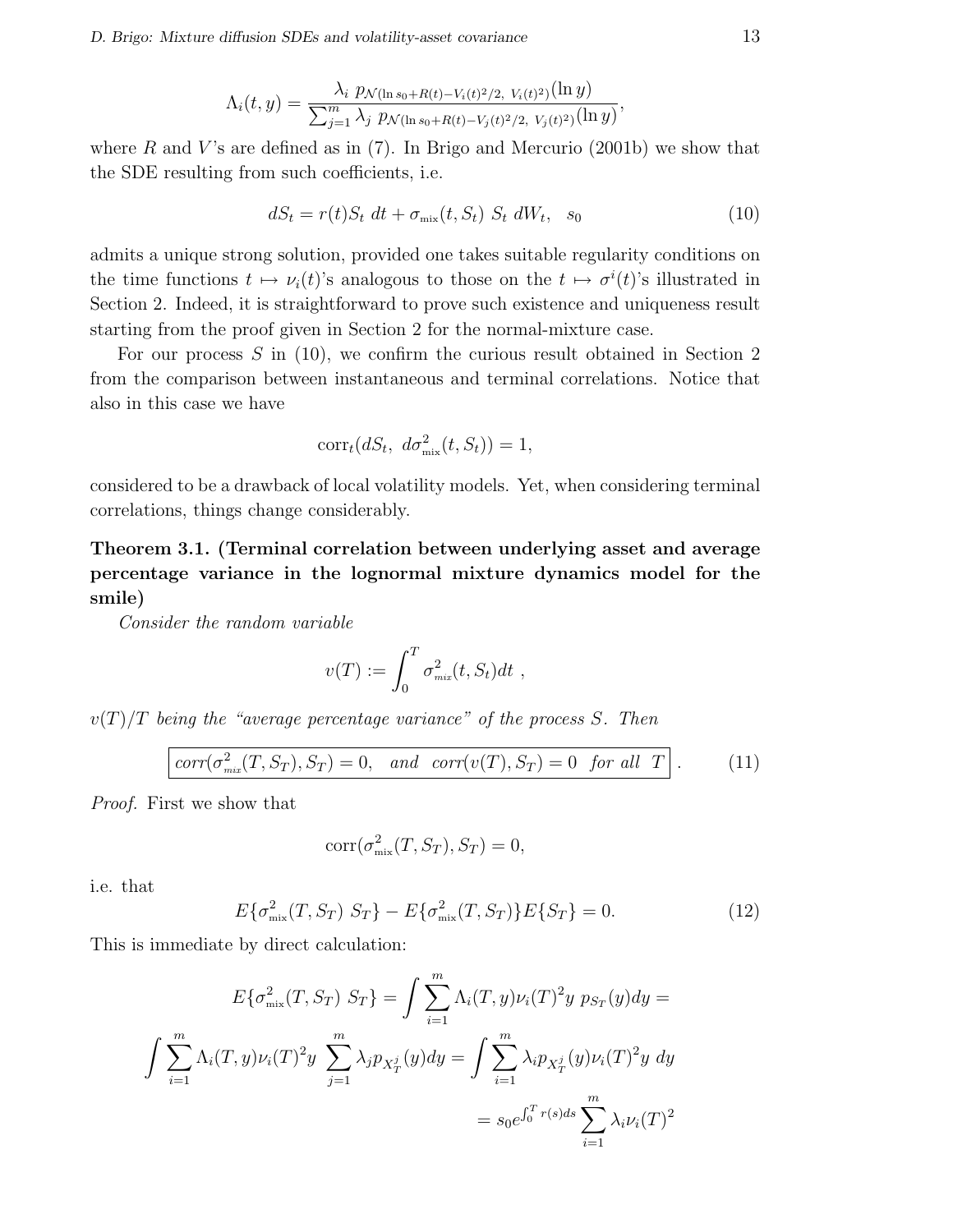given the definition of the  $\Lambda$ 's. Similarly, one computes

$$
E\{\sigma_{\text{mix}}^2(T, S_T)\} = \sum_{i=1}^m \lambda_i \nu_i(T)^2,
$$

from which (12) follows.

To show the other equality, notice that

$$
dv(t) = \sigma_{\text{mix}}^2(t, S_t)dt,
$$

and compute

$$
d(v(t)S_t) = S_t \sigma_{\text{mix}}^2(t, S_t)dt + r(t)v(t)S_t dt + (\ldots)dW_t.
$$

Taking expectations and Fubini's theorem

$$
dE(v(t)S_t) = E(S_t \sigma_{\text{mix}}^2(t, S_t))dt + rE(v(t)S_t)dt.
$$

Set  $A_t = E(S_t \sigma_{\text{mix}}^2(t, S_t))$ , which we computed above, and  $C_t = E(v(t)S_t)$ . The above equation reads

$$
\dot{C}_t = r(t)C_t + A_t,
$$

whose solution is

$$
C_t = e^{\int_0^t r(s)ds} \int_0^t e^{-\int_0^u r(s)ds} A_u du.
$$

By carrying out the computations one obtains  $E(v(t)S_t)$ . At this point it is easy to prove that

$$
E(v(t)S_t) - E(v(t))E(S_t) = 0
$$

by computing  $E(v(t))$  trough Fubini's theorem.

The above result is partly weakened by the fact that correlation is not a satisfactory measure of dependence outside the Gaussian world. However, a striking feature remains of two processes that are instantaneously perfectly correlated but such that for any infinitesimal time  $T = \epsilon$  have zero terminal correlation.

Let us now set apart this correlation result and go back to understanding the reason why a  $\lambda$ -mixture dynamics is particularly appealing when pricing options. One of the main reasons lies in the price becoming a linear combination of prices with respect to underlying assets modeled according to the instrumental processes. Indeed, one has immediately, for a call option,

$$
\Pi(T, K) = e^{-\int_0^T r(s)ds} E^Q \left\{ (S_T - K)^+\right\} = e^{-\int_0^T r(s)ds} \int_0^{+\infty} (y - K)^+ \sum_{i=1}^m \lambda_i p_{X_T^i}(y) dy
$$
  
= 
$$
\sum_{i=1}^m \lambda_i e^{-\int_0^T r(s)ds} \int_0^{\infty} (y - K)^+ p_{X_T^i}(y) dy = \sum_{i=1}^m \lambda_i \text{ BSCall}(S_0, K, T, R(T), V_i(T)),
$$

the last equality following from the geometric Brownian motion structure of the underlying instrumental processes. This procedure is very general, and the price of

$$
\qquad \qquad \Box
$$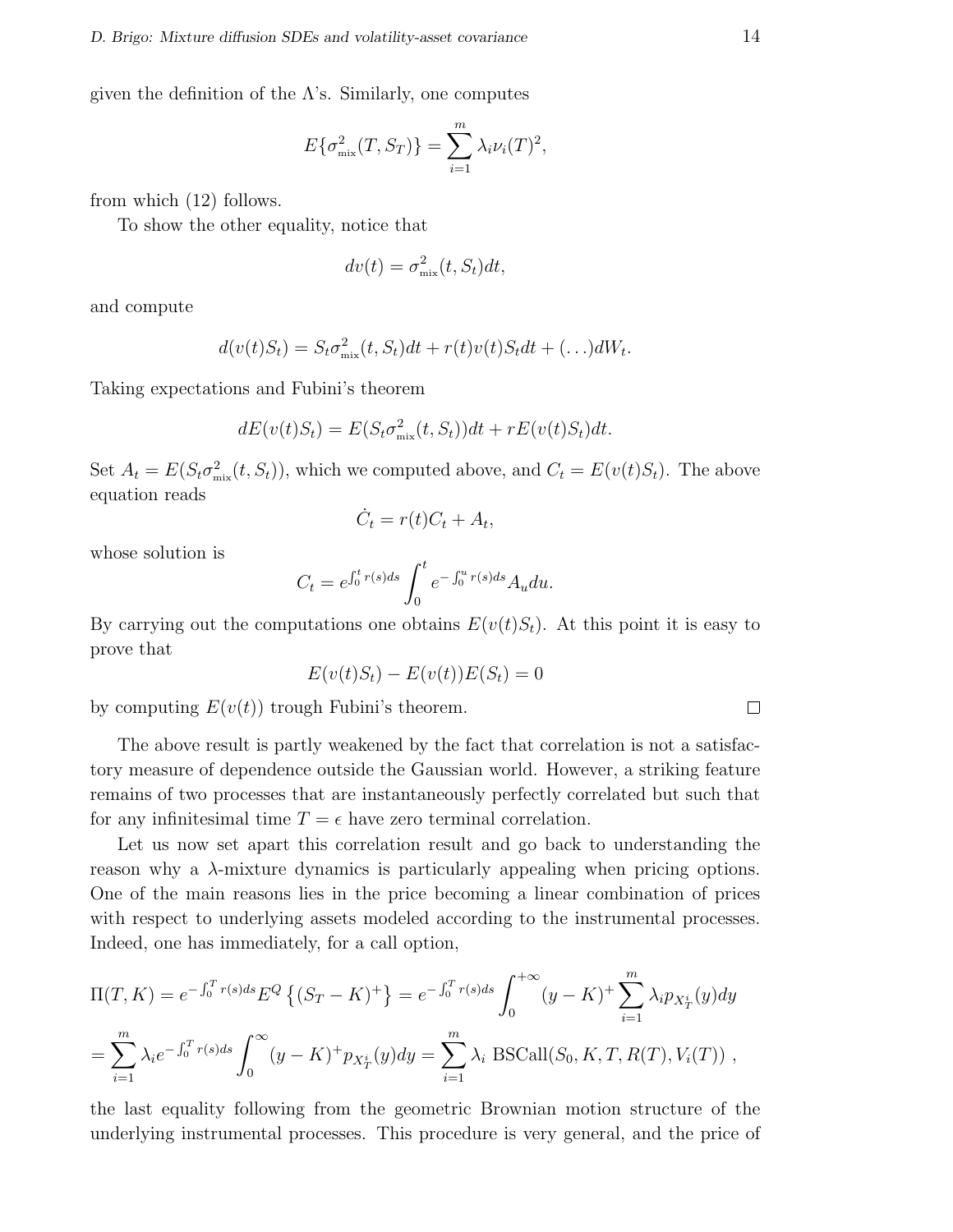a European-style simple claim is always the linear combination of the corresponding prices for the instrumental processes. In the lognormal-mixture case, when pricing a call option we obtain a linear combination of Black and Scholes prices. This is very appreciated by traders, who usually prefer to contain departures from the lognormal distribution and the corresponding Black and Scholes formula. In a sense, when in need of generalizing a lognormal distribution, a mixture of lognormals is the least departure from the original lognormal paradigm.

Important calibration benefits that should not go unnoticed are a consequence of the fact that a  $\lambda$  mixture-of-lognormals dynamics can price call options analytically. This is very helpful for calibrating the model to the market. In such a case one runs an optimization to find the values of the parameters  $V_i$  and  $\lambda_i$  that best reproduce a given set of market prices, and the target function of this optimization can be computed in closed form without resorting to numerical methods such as Monte Carlo simulation, trees, and finite difference schemes. Notice also that since we are free to select an arbitrary number  $m$  of instrumental processes, in principle our diffusion model features a limitless number of calibrating parameters. Once the model has been calibrated, one can use it to price more complicated (for example early exercise or path dependent) claims that have no quoted price in the market. Monte Carlo simulation through the Euler or Milstein discretization schemes (see for example Klöden and Platen (1995)) applied to our dynamics or recombining trees in the spirit of Nelson and Ramaswamy (1990) can be attempted, thanks to the explicit diffusion dynamics we provided.

In the present paper we have presented the mixture diffusion model in its most mathematical aspects. Other advantages and characteristics of these models and of their variants, based on shifted dynamics, and numerical investigation and calibrations to market data have been illustrated in Brigo and Mercurio (2000a, 2000b, 2001a, 2001b).

The introduction of general drift rates  $\mu_i(t)$  not necessarily all equal to r in the instrumental processes and possible mixtures of densities coming from hyperbolic-sine processes are considered in Brigo, Mercurio and Sartorelli (2002).

A study of particular forms of time dependence of the  $\nu$ 's leading to desirable properties of the lognormal mixture dynamics and to a simple specification of the parameters in the model is carried out in Alexander and Brintalos (2003).

A generalization of the mixture dynamics apparatus to multivariate underlying assets and possible applications to the pricing of basket options in presence of volatility smile are considered in Rapisarda (2002) and Brigo, Mercurio and Rapisarda (2002).

#### 3.4 Uncertain volatility geometric Brownian motion

We conclude the paper by pointing out an important relationship between the lognormalmixture diffusion dynamics and an analogous uncertain volatility model given by a geometric Brownian motion with uncertain volatility.

In general it is known (Derman, Kani and Kamal (1997), Britten-Jones and Neu-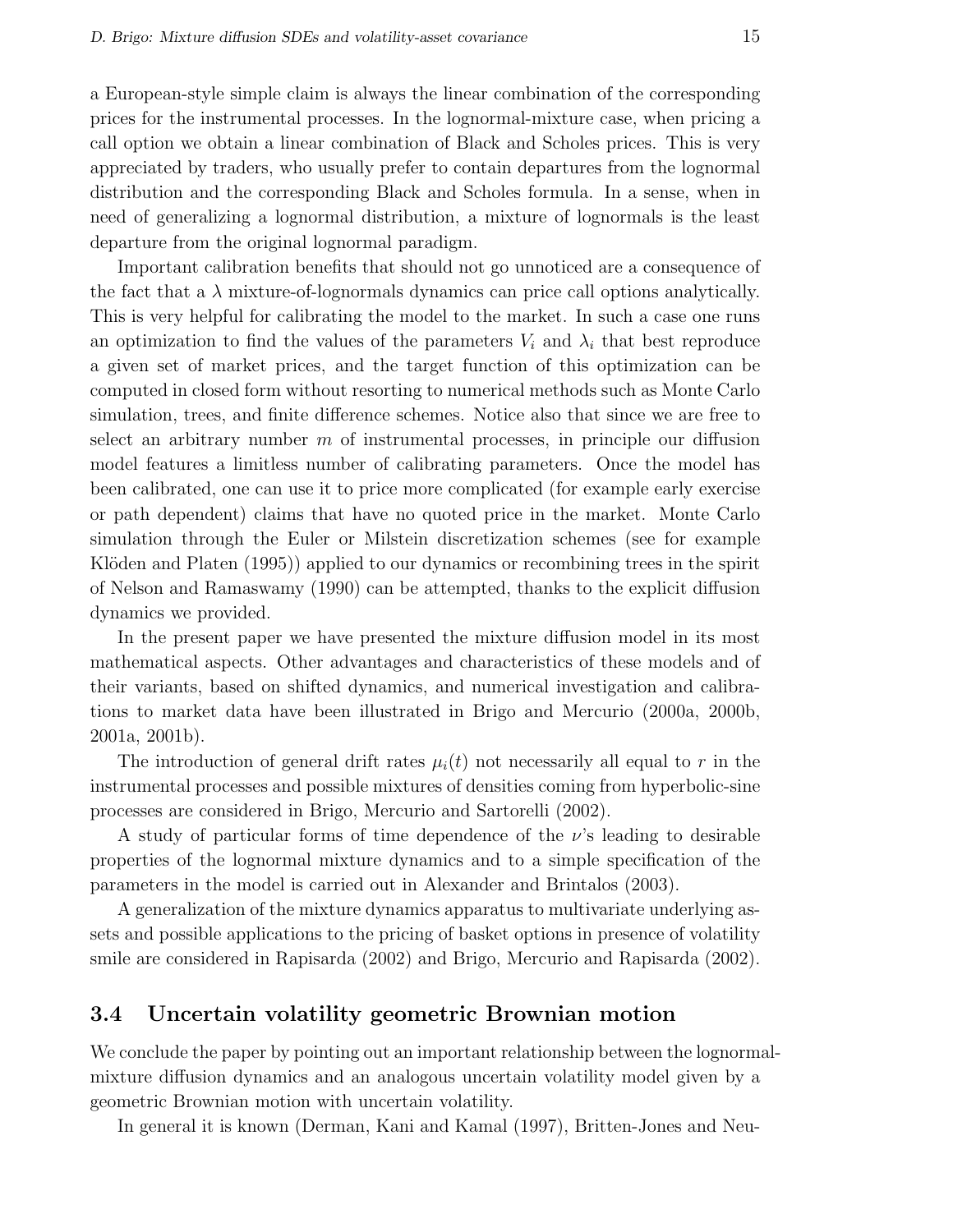berger (2000), Gatheral (2001)) that every stochastic volatility model has a local volatility (i.e. scalar-diffusion) version that features the same marginal distributions in time (and thus the same initial prices for all plain vanilla options such as European calls). We may wonder whether our lognormal mixture diffusion dynamics (10) is the local volatility version of some stochastic volatility model. The answer is affirmative and we introduce the related model below.

Consider the following uncertain volatility model:

$$
dS_t = r(t)S_t dt + \xi(t)S_t dW_t, S_0 = s_0,
$$
\n
$$
(t \mapsto \xi(t)) = \begin{cases} (t \mapsto \nu_1(t)) \text{ with probability } \lambda_1, \\ \dots \\ (t \mapsto \nu_m(t)) \text{ with probability } \lambda_m, \end{cases}
$$
\n
$$
(13)
$$

 $\xi$  independent of W and drawn at random at (an almost zero) time  $\epsilon > 0$ ,

where all  $\nu$ 's are assumed to be regular enough and have a common value in  $[0, \epsilon],$  $\nu_i(t) = \bar{\nu}$  for all i and  $t \leq \epsilon$ . We assume  $\xi$  to be independent of W and that the original probability space is large enough to allow for such a  $\xi$  (otherwise we may define  $\xi$  on a different space and then take the product space). Conditional on  $\xi$ , the process S is a geometric Brownian motion as in the Black-Scholes model. Thanks to independence, it is easy to show that for  $t > \epsilon > u$ ,

$$
Q\{S_t \in A | S_u = y\} = \sum_{i=1}^m \lambda_i Q\{S_t \in A | S_u = y, \xi = \nu_i\}
$$

so that in particular

$$
p_{S_t|S_u}(x; y) = \sum_{i=1}^{m} \lambda_i p_{S_t|S_u, \xi}(x; y, \nu_i),
$$

i.e. the transition density of our uncertain volatility model is a mixture of lognormal transition densities, each corresponding to a volatility function  $\nu_i$ . If we condition on an instant  $u > \epsilon$ , including the information on which value  $\nu_i$  of  $\xi$  has realized itself at time  $\epsilon < u$ , an information that is contained in the path of S up to  $u >$  $\epsilon$ , the transition density between u and t reduces merely to a lognormal density characterized by the relevant  $\nu_i$ .

By considering the case  $u = 0$ , it is immediate to see that this model has the same marginals as the lognormal mixture diffusion seen earlier, although it leads to an incomplete market. Then at the initial time 0 it implies the same prices as the local volatility version seen earlier. Hedging is thus different and more complicated, and has to be based on additional hedging instruments. But what is interesting now is that transition densities are also known, not only marginals. This is not true for the local volatility version seen earlier.

There is, however, a close relationship between the lognormal mixture diffusion dynamics (10) and the uncertain volatility mixture dynamics (13).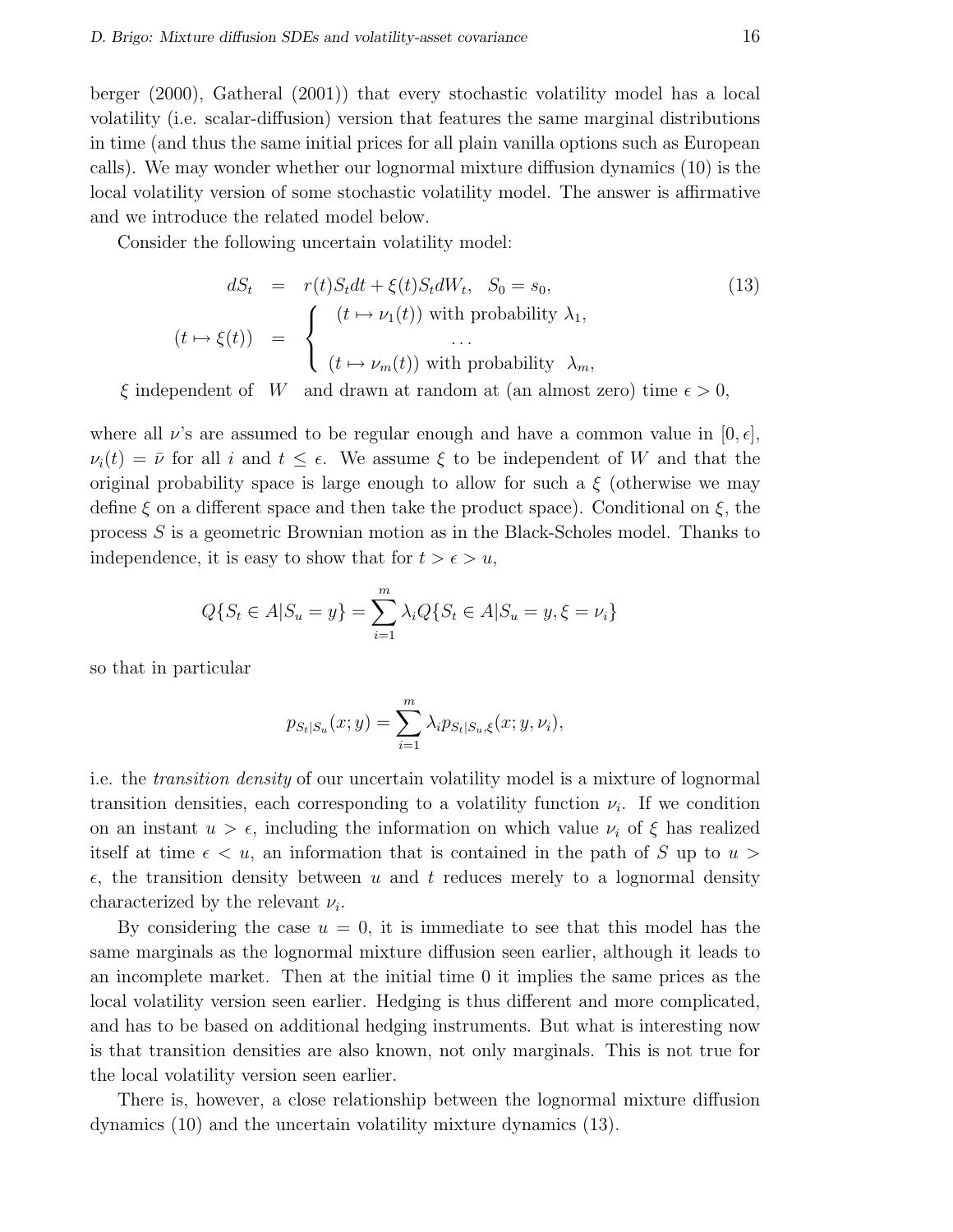Proposition 3.2. The lognormal mixture diffusion dynamics (10) is the local volatility version of the uncertain volatility mixture dynamics (13). The two models are linked by the relationship

$$
\sigma_{\text{mix}}^2(t, x) = E\{\xi(t)^2 | S_t = x\}.
$$

Proof. The proof is immediate by resorting to a variant of Bayes' formula:

$$
E\{\xi(t)^2|S_t = x\} = E[\xi(t)^2 \sum_{k=1}^m 1\{\xi = \nu_k\}|S_t = x] = \sum_{k=1}^m E[\xi(t)^2 \ 1\{\xi = \nu_k\}|S_t = x]
$$

$$
\sum_{k=1}^m E[\xi(t)^2|S_t = x, \xi = \nu_k]Q\{\xi = \nu_k|S_t = x\} = \sum_{k=1}^m \nu_k^2(t)Q\{\xi = \nu_k|S_t = x\} = \sigma_{\text{mix}}^2(t, x)
$$

since, by Bayes' formula,

=

$$
Q\{\xi = \nu_k | S_t = x\} = Q\{S_t \in dx | \xi = \nu_k\} Q\{\xi = \nu_k\} / Q\{S_t \in dx\} = \Lambda_k(t, x).
$$

Remark 3.3. (Casting some light on the "zero terminal correlation" result of Theorem 3.1) The terminal correlation computed at time 0 between the asset S and its brem 5.1) The terminal correlation computed at time 6 between the asset 5 and its<br>average variance  $\int_0^T \xi^2(t)dt$  is easily seen to be zero, due to independence of  $\xi$  and W. The same property is shared by the local volatility version, as was pointed out in Theorem 3.1. Now we see that the local volatility version maintains the decorrelation pattern between volatility and underlying asset that is so natural for its uncertain volatility originator. The result of Theorem 3.1 looks less surprising in the light of this result for the uncertain volatility version.

#### 3.5 Evolution of the volatility smile in the two models

We now look at another important feature of the lognormal mixture diffusion that has not been investigated in our earlier papers. We are interested in looking at the smile evolution in time as implied by the model.

We investigate this matter numerically as follows. We consider a set of parameters coming from a possible calibration of model (10) with  $m = 2$  to the foreign exchange market. The initial foreign exchange rate as from february 10, 2003 is  $S_0 = 1.07$  US Dollars for 1 Euro. Calibration of the model to market data provides us with the parameters (we assume the  $\nu$ 's to be constant in time, except for a negligible initial time-interval  $[0, 2\epsilon]$ 

$$
\lambda_1 = 0.9747, \ \lambda_2 = 0.0253, \ \nu_1(t) = 0.7572, \ \nu_2(t) = 0.0899.
$$

The risk-neutral drift  $r(t)$  is taken consistently with the differences of interest rates in the domestic and foreign curves: indeed, we know that under the risk neutral measure, the drift of an exchange rate is the difference of instantaneous interest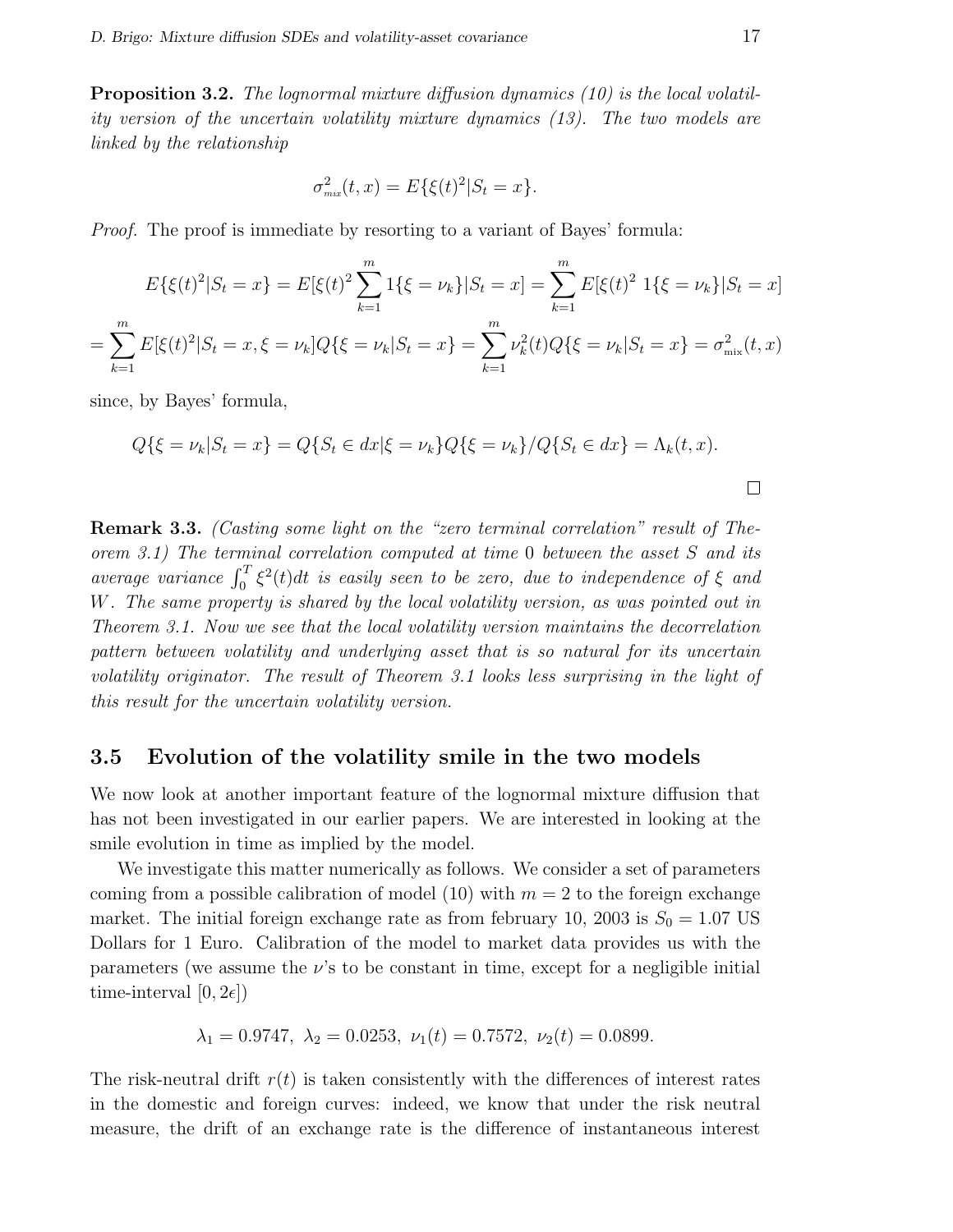rates between the domestic and the foreign markets,  $r(t) := r_d(t) - r_f(t)$ , where interest rates are assumed to be deterministic and  $r_d, r_f, R_d, R_f$  denote respectively the domestic and foreign instantaneous interest rates and their integrals. The initial smile for an option maturing in one year,  $K \mapsto V(1y, K)$  is given in the 0y-row of Table 2. We perform the following test. We consider options with one-year time to maturity  $T - t = 1y$  set at future times  $t > 0$ , conditional on the average underlying being realized, i.e. conditional on  $S_t = \overline{S}_t := E_0(S_t)$ , the expectation taken under the risk neutral measure. We therefore price the option with our model (10), by resorting to an Euler scheme with time step of 1/1000y (Antignani (2003)) and inverting then the corresponding Black Scholes formula. Indeed, let us define  $V(t, T, K)$  as the solution of the equation

$$
e^{-R_d(t,T)}E_t[(S_T - K)^+|S_t = \bar{S}_t] = \text{BSCall}(\bar{S}_t, K, T - t, R_d(t, T), R_f(t, T), V(t, T, K)).
$$
\n(14)

By solving the above equation we infer what we call the conditional future smile at t for maturity T, i.e.  $K \mapsto V(t, T, K)/\sqrt{T-t}$ . We will take  $t = 1y, 2y, 3y, 6y, 7y$ and  $T = t + 1y$ . We thus focus on options maturing in one year and on their smile as implied by model (10), which has been employed to compute the expectation on the left hand side of (14). Interest rates are taken from the market and assumed to be deterministic. Table 1 reports the market values we used. We recall that in a deterministic interest-rates world  $R(t, T) = R(0, T) - R(0, t)$ .

| T  | $e^{-R_d(0,T)}$ | $e^{-R_f(0,T)}$ |
|----|-----------------|-----------------|
| 1y | 0.974454        | 0.985738        |
| 2y | 0.946724        | 0.960891        |
| 3y | 0.914757        | 0.925555        |
| 4y | 0.879548        | 0.885228        |
| 5y | 0.841922        | 0.84227         |
| 6y | 0.803363        | 0.799019        |
| 7v | 0.764915        | 0.756466        |

Table 1: Domestic and foreign discount factors (Euro and USD)

We obtain the results reported in Table 2 as annualized percentage implied volatilities. We notice that the one-year smile flattens considerably in time (and similar considerations apply to longer maturity smiles). The initial smile (first row) shows an excursion from 16.17% to 10.72% and then up to 13.61%, whereas the last smile  $(7y/8y)$  smile, last row) moves from 10.26% down to 9.55% and up again to 9.77%. As we see by looking at the rows of the table, the smile flattens considerably in time.

Again, the one-dimensional diffusion model (10) mimics the uncertain volatility model (13) of which it is the local volatility version. Indeed, since after time  $\epsilon$  we know the realization of  $\xi$ , we know which volatility  $\nu_i$  realized itself and, conditional on this, our process (13) is a geometric Brownian motion and implies a flat smile. Therefore,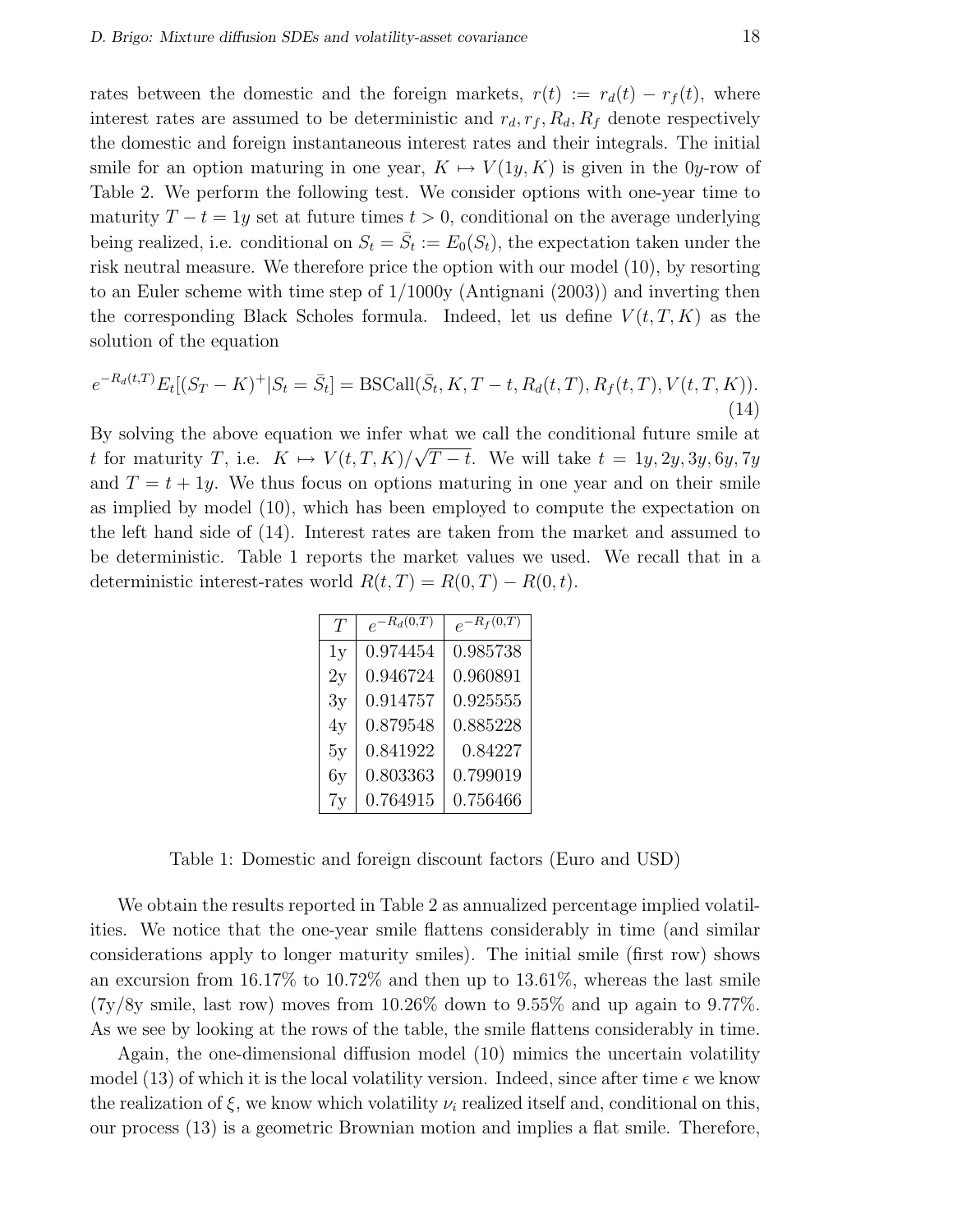|                                                                                      |  |                                                     | $K/\bar{S}_t$ |  |  |
|--------------------------------------------------------------------------------------|--|-----------------------------------------------------|---------------|--|--|
|                                                                                      |  | $\bar{S}_t$   0.8 0.85 0.9 0.95 1 1.05 1.1 1.15 1.2 |               |  |  |
| $0y$   1.07   16.17 13.73 11.98 11.02 10.72 10.84 11.30 12.26 13.61                  |  |                                                     |               |  |  |
| $1y   1.08257   11.23   10.44   10.10   9.98   9.96   10.00   10.10   10.30   10.62$ |  |                                                     |               |  |  |
| $2y   1.08628   10.10$ 9.95 9.86 9.83 9.83 9.88 9.97 10.07 10.24                     |  |                                                     |               |  |  |
| $3y   1.08294   10.60 10.09 9.92 9.83 9.81 9.82 9.85 9.91 10.02$                     |  |                                                     |               |  |  |
| $6y$   1.06401   11.14   10.20   9.84   9.71   9.68   9.66   9.67   9.72   9.85      |  |                                                     |               |  |  |
| $7y   1.05773   10.26$ 9.83 9.67 9.60 9.57 9.55 9.57 9.64 9.77                       |  |                                                     |               |  |  |

Table 2: Conditional future 1y smile  $K \mapsto V(t, t + 1y, K)$  for  $t = 0, 1, 2, 3, 6, 7$  years

after time  $\epsilon$  the smile flattens completely around the realized  $\xi$  in the model (13), and the one-dimensional diffusion version mimics this behaviour by progressively flattening the implied smile in time.

### 4 Conclusions and further research

In the present paper, we have found a candidate diffusion process whose marginal law follows a given evolving mixture of probability densities. We derived a stochastic differential equation (SDE) admitting a unique strong solution whose density evolves as a mixture of Gaussian densities. We introduced a seemingly paradoxical result on the comparison between the instantaneous and the terminal correlation between the obtained process and its time-averaged squared diffusion coefficient. As an application to option pricing, we considered diffusion processes whose marginal densities are mixtures of lognormal densities, showing how such processes can be used to model the market smile phenomenon. Furthermore, we have pointed out how the lognormal mixture dynamics is the one-dimensional diffusion version of a geometric Brownian motion with uncertain volatility, leading to an uncertain volatility Black-Scholes model, which allowed us to suitably reinterpret the earlier correlation result. Finally, we checked numerically the evolution of the smile in time and found that the diffusion model mimics again the uncertain volatility model by a substantial flattening of the smile implied curve in time.

## References

- [1] Antignani, V. (2003). Private communication.
- [2] Alexander, C., Narayanan, S. (2001). Option Pricing with Normal Mixture Returns: Modelling Excess Kurtosis and Uncertainty in Volatility, ISMA Centre Discussion Paper 2001-10.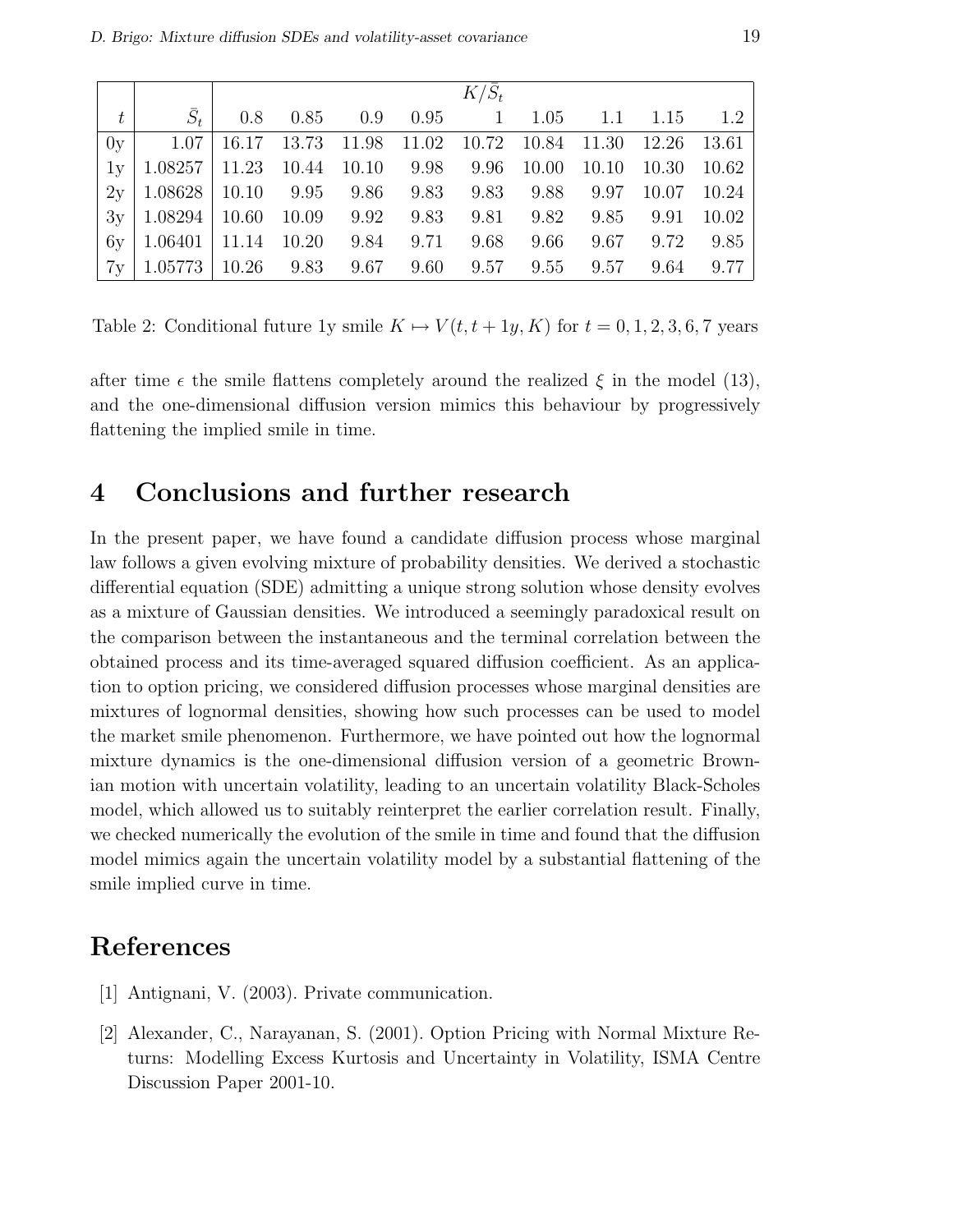- [3] Alexander, C., Brintalos, G. (2003). Pricing Options with a Term Structure for Kurtosis: An extension of the Finite Normal Mixture Local Volatility Model, ISMA center working paper.
- [4] Black, F., Scholes, M. (1973) The Pricing of Options and Corporate Liabilities. Journal of Political Economy 81, 637-654.
- [5] Breeden, D.T. and Litzenberger, R.H. (1978) Prices of State-Contingent Claims Implicit in Option Prices. Journal of Business 51, 621-651.
- [6] Britten-Jones, M., and Neuberger, M. (2000). Option prices, implied price processes, and stochastic volatility. Journal of Finance 55, 839-866.
- [7] Brigo, D. (2000), On SDEs with marginal laws evolving in finite–dimensional exponential families, Statistics and Probability letters 49, pp. 127–134.
- [8] Brigo, D., and Mercurio, F. (1998), Discrete-Time Versus Continuous-Time Stock-Price Dynamics and Implications for Option Pricing, IMI-PDG Internal Report. Available at www.damianobrigo.it and at www.fabiomercurio.it, reduced version published in Finance and Stochastics 4 (2000), pp. 147-160.
- [9] Brigo, D., and Mercurio, F. (2000a), Lognormal-mixture dynamics and calibration to market volatility smiles, International Journal of Theoretical and Applied Finance, Vol. 5, No. 4, 427-446. Extended version with F. Rapisarda featuring surface calibration presented by F. Rapisarda at the Annual Research Conference in Financial Risk, July 12-14, 2001 - Budapest, Hungary, downloadable at F. Rapisarda's web site http://it.geocities.com/rapix/frames.html and at www.damianobrigo.it
- [10] Brigo, D., Mercurio, F. (2000b) A Mixed-up Smile. Risk, September, 123-126. Extended version available at *www.damianobrigo.it* and at *www.fabiomercurio.it*
- [11] Brigo, D., and Mercurio, F. (2001a), Interest Rate Models: Theory and Practice. Springer, Berlin.
- [12] Brigo, D., and Mercurio, F. (2001b), Displaced and Mixture Diffusions for Analytically-Tractable Smile Models, in: Geman, H., Madan, D.B., Pliska, S.R., Vorst, A.C.F. (Editors), Mathematical Finance - Bachelier Congress 2000, Springer, Berlin.
- [13] Brigo, D., Mercurio, F., and Rapisarda, F. (2002), An alternative correlated dynamics for multivariate option pricing, to be presented at the 2002 Conference of the Bachelier Society, Crete, June 12-15, 2002.
- [14] Brigo, D., Mercurio, F., and Sartorelli, G. (2002), Alternative asset-price dynamics and volatility smile, *preprint*. A related working paper is *Lognormal*mixture dynamics under different means. Both papers can be downloaded at www.fabiomercurio.it.